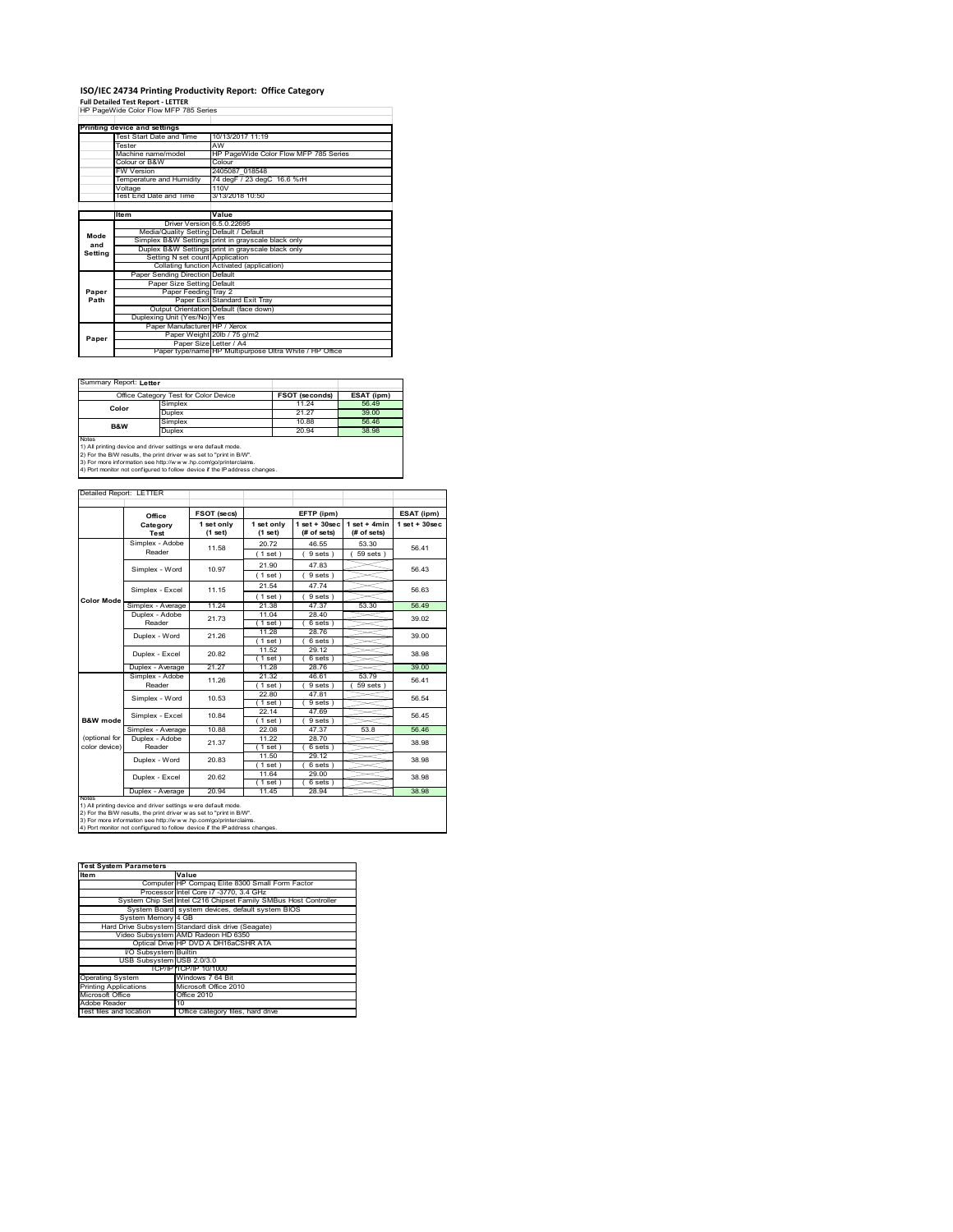## **ISO/IEC 24734 Printing Productivity Report: Office Category**

**Full Detailed Test Report ‐ A4** HP PageWide Color Flow MFP 785 Series

|         | Printing device and settings            |                                                         |  |  |
|---------|-----------------------------------------|---------------------------------------------------------|--|--|
|         | Test Start Date and Time                | 10/13/2017 11:19                                        |  |  |
|         | Tester                                  | AW                                                      |  |  |
|         | Machine name/model                      | HP PageWide Color Flow MFP 785 Series                   |  |  |
|         | Colour or B&W                           | Colour                                                  |  |  |
|         | <b>FW Version</b>                       | 2405087 018548                                          |  |  |
|         | Temperature and Humidity                | 74 degF / 23 degC 16.6 %rH                              |  |  |
|         | Voltage                                 | 110V                                                    |  |  |
|         | Test End Date and Time                  | 3/13/2018 10:50                                         |  |  |
|         |                                         |                                                         |  |  |
|         | <b>Item</b>                             | Value                                                   |  |  |
|         | Driver Version 6.5.0.22695              |                                                         |  |  |
| Mode    | Media/Quality Setting Default / Default |                                                         |  |  |
| and     |                                         | Simplex B&W Settings print in grayscale black only      |  |  |
| Setting |                                         | Duplex B&W Settings print in grayscale black only       |  |  |
|         | Setting N set count Application         |                                                         |  |  |
|         |                                         | Collating function Activated (application)              |  |  |
|         | Paper Sending Direction Default         |                                                         |  |  |
|         | Paper Size Setting Default              |                                                         |  |  |
| Paper   | Paper Feeding Tray 2                    |                                                         |  |  |
| Path    |                                         | Paper Exit Standard Exit Tray                           |  |  |
|         |                                         | Output Orientation Default (face down)                  |  |  |
|         | Duplexing Unit (Yes/No) Yes             |                                                         |  |  |
|         | Paper Manufacturer HP / Xerox           |                                                         |  |  |
| Paper   |                                         | Paper Weight 20lb / 75 g/m2                             |  |  |
|         | Paper Size Letter / A4                  |                                                         |  |  |
|         |                                         | Paper type/name HP Multipurpose Ultra White / HP Office |  |  |

Ï

Summary Report: **A4**

|                                                                                                                                                | Office Category Test for Color Device | <b>FSOT (seconds)</b> | ESAT (ipm) |  |
|------------------------------------------------------------------------------------------------------------------------------------------------|---------------------------------------|-----------------------|------------|--|
| Colour                                                                                                                                         | Simplex                               | 11.14                 | 56.53      |  |
|                                                                                                                                                | Duplex                                | 21.30                 | 38.98      |  |
| B&W                                                                                                                                            | Simplex                               | 11 01                 | 56.57      |  |
|                                                                                                                                                | Duplex                                | 21.23                 | 38.98      |  |
| Notes<br>1) All printing device and driver settings w ere default mode.<br>2) For the B/W results, the print driver was set to "print in B/W". |                                       |                       |            |  |

2) For the B/W results, the print driver w as set to "print in B/W".<br>3) For more information see http://w w w .hp.com/go/printerclaims.<br>4) Port monitor not configured to follow device if the IP address changes.

| Detailed Report: A4 |                                 |                |                   |                   |                |                   |
|---------------------|---------------------------------|----------------|-------------------|-------------------|----------------|-------------------|
|                     |                                 |                |                   |                   |                |                   |
|                     | Office                          | FSOT (secs)    |                   | EFTP (ipm)        |                | ESAT (ipm)        |
|                     | Category                        | 1 set only     | 1 set only        | $1$ set $+30$ sec | $1$ set + 4min | $1$ set $+30$ sec |
|                     | Test                            | $(1$ set)      | (1 set)           | (# of sets)       | (# of sets)    |                   |
|                     | Simplex - Adobe                 | 11.97          | 20.05             | 46.61             | 53.14          | 56.42             |
|                     | Reader                          |                | (1 set)           | 9 sets)           | $58$ sets $)$  |                   |
|                     | Simplex - Word                  | 10.69          | 22.45             | 47.91             |                | 56.52             |
|                     |                                 |                | (1 set)           | 9 sets)           |                |                   |
| Colour              | Simplex - Excel                 | 10.76          | 22.30             | 47.50             |                | 56.65             |
| Mode                |                                 |                | (1 set)           | 9 sets)           |                |                   |
|                     | Simplex - Average               | 11.14          | 21.60             | 47.34             | 53.14          | 56.53             |
|                     | Duplex - Adobe                  | 21.50          | 11.14             | 28.44             |                | 38.98             |
|                     | Reader                          |                | $1$ set)          | 6 sets)           |                |                   |
|                     | Duplex - Word<br>Duplex - Excel | 21 21<br>21.17 | 11.32             | 28.78             |                | 38.98             |
|                     |                                 |                | $1$ set)          | $6 sets$ )        |                |                   |
|                     |                                 |                | 11.32<br>$1$ set) | 28.92<br>6 sets)  |                | 38.98             |
|                     | Duplex - Average                | 21.3           | 11.26             | 28.71             |                | 38.98             |
|                     | Simplex - Adobe                 |                | 21 24             | 47 91             | 53.53          |                   |
|                     | Reader                          | 11.30          | (1 set)           | 10 sets           | 59 sets        | 56.42             |
|                     | Simplex - Word                  | 10.95          | 21.94             | 48.62             |                | 56.63             |
|                     |                                 |                | (1 set)           | $10$ sets $)$     |                |                   |
|                     | Simplex - Excel                 | 1077           | 22.30             | 48.80             |                | 56.68             |
| <b>B&amp;W</b> mode |                                 |                | (1 set)           | $10 sets$ )       |                |                   |
|                     | Simplex - Average               | 11.0           | 21.82             | 48.44             | 53.5           | 56.57             |
| (optional for       | Duplex - Adobe                  | 21.60          | 11.10             | 28.46             |                | 38.98             |
| color device)       | Reader                          |                | (1 set)           | 6 sets)           |                |                   |
|                     | Duplex - Word                   | 21.00          | 11.42             | 28.86             |                | 38.98             |
|                     |                                 |                | $1$ set)<br>11.38 | 6 sets)           |                |                   |
|                     | Duplex - Excel                  | 21.07          | (1 set)           | 28.96<br>6 sets)  |                | 39.00             |
|                     | Duplex - Average                | 21.2           | 11.30             | 28.76             |                | 38.98             |
| <b>NOtes</b>        |                                 |                |                   |                   |                |                   |

notes<br>1) All printing device and driver settings were default mode.<br>2) For the B/W results, the print driver was set to "print in B/W".<br>3) For more information see http://www.hp.com/go/printerclaims.<br>4) Por morator not con

| <b>Test System Parameters</b> |                                                                 |  |  |
|-------------------------------|-----------------------------------------------------------------|--|--|
| <b>Item</b>                   | Value                                                           |  |  |
|                               | Computer HP Compag Elite 8300 Small Form Factor                 |  |  |
|                               | Processor Intel Core i7 -3770, 3.4 GHz                          |  |  |
|                               | System Chip Set Intel C216 Chipset Family SMBus Host Controller |  |  |
|                               | System Board system devices, default system BIOS                |  |  |
| System Memory 4 GB            |                                                                 |  |  |
|                               | Hard Drive Subsystem Standard disk drive (Seagate)              |  |  |
|                               | Video Subsystem AMD Radeon HD 6350                              |  |  |
|                               | Optical Drive HP DVD A DH16aCSHR ATA                            |  |  |
| I/O Subsystem Builtin         |                                                                 |  |  |
| USB Subsystem USB 2.0/3.0     |                                                                 |  |  |
|                               | TCP/IPITCP/IP 10/1000                                           |  |  |
| <b>Operating System</b>       | Windows 7 64 Bit                                                |  |  |
| <b>Printing Applications</b>  | Microsoft Office 2010                                           |  |  |
| Microsoft Office              | Office 2010                                                     |  |  |
| Adobe Reader                  | 10                                                              |  |  |
| Test files and location       | Office category files, hard drive                               |  |  |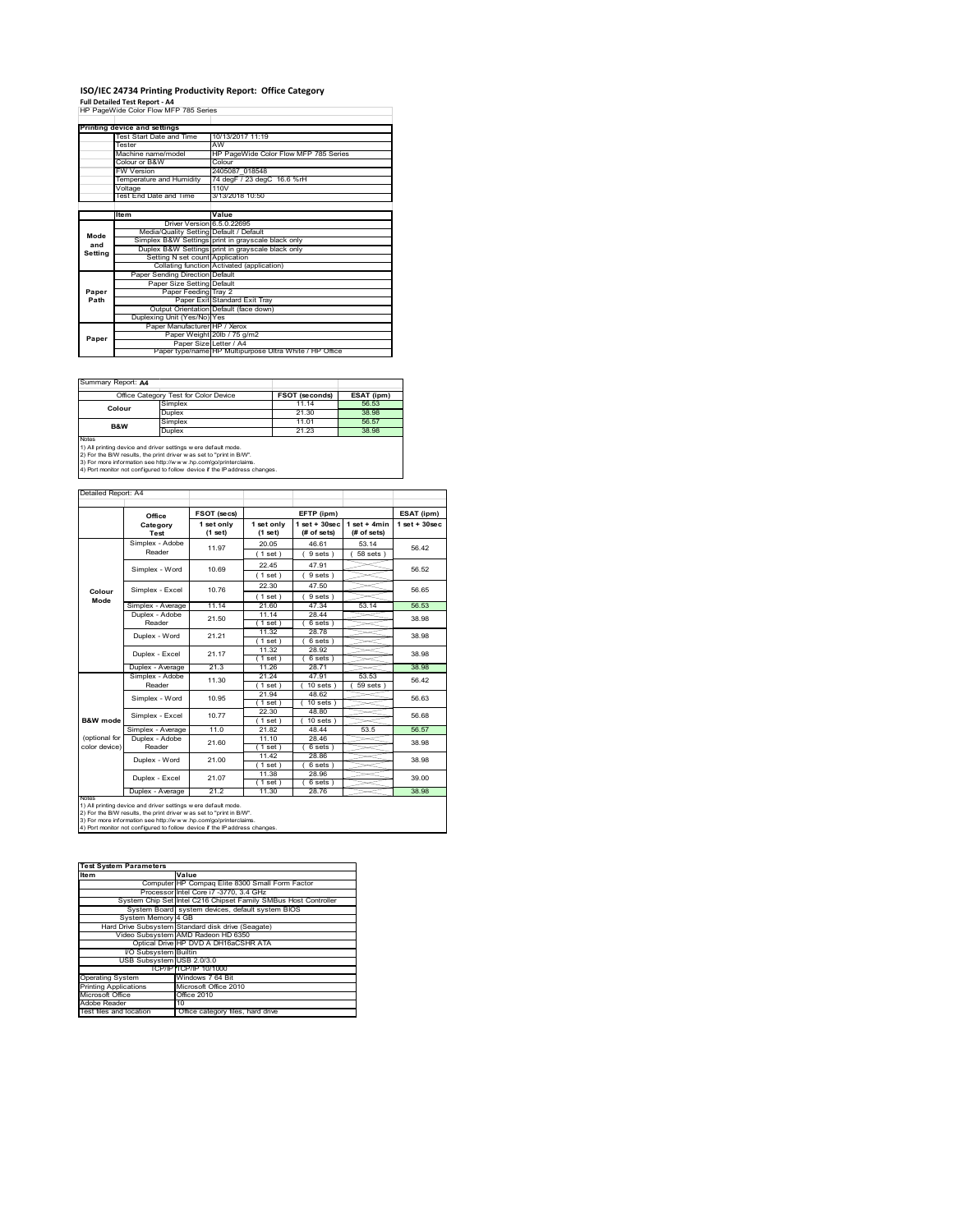# **ISO/IEC 24734 Printing Productivity Report: Office Category Full Detailed Test Report ‐ Tabloid** HP PageWide Color Flow MFP 785 Series

|         | Printing device and settings            |                                                         |  |  |
|---------|-----------------------------------------|---------------------------------------------------------|--|--|
|         | Test Start Date and Time                | 10/13/2017 11:19                                        |  |  |
|         | Tester                                  | AW                                                      |  |  |
|         | Machine name/model                      | HP PageWide Color Flow MFP 785 Series                   |  |  |
|         | Colour or B&W                           | Colour                                                  |  |  |
|         | <b>FW Version</b>                       | 2405087 018548                                          |  |  |
|         | Temperature and Humidity                | 74 degF / 23 degC 16.6 %rH                              |  |  |
|         | Voltage                                 | 110V                                                    |  |  |
|         | Test End Date and Time                  | 3/13/2018 10:50                                         |  |  |
|         |                                         |                                                         |  |  |
|         | Item                                    | Value                                                   |  |  |
|         | Driver Version 6.5.0.22695              |                                                         |  |  |
| Mode    | Media/Quality Setting Default / Default |                                                         |  |  |
| and     |                                         | Simplex B&W Settings print in grayscale black only      |  |  |
| Setting |                                         | Duplex B&W Settings print in grayscale black only       |  |  |
|         | Setting N set count Application         |                                                         |  |  |
|         |                                         | Collating function Activated (application)              |  |  |
|         | Paper Sending Direction Default         |                                                         |  |  |
|         | Paper Size Setting Default              |                                                         |  |  |
| Paper   | Paper Feeding Tray 2                    |                                                         |  |  |
| Path    |                                         | Paper Exit Standard Exit Tray                           |  |  |
|         |                                         | Output Orientation Default (face down)                  |  |  |
|         | Duplexing Unit (Yes/No) Yes             |                                                         |  |  |
|         | Paper Manufacturer HP / Xerox           |                                                         |  |  |
| Paper   |                                         | Paper Weight 20lb / 75 g/m2                             |  |  |
|         | Paper Size Letter / A4                  |                                                         |  |  |
|         |                                         | Paper type/name HP Multipurpose Ultra White / HP Office |  |  |

 $\sim$ 

Summary Report: Tabloi

|                                                                                                                                                                                                                                                                                                 | Office Category Test for Color Device | <b>FSOT (seconds)</b> | ESAT (ipm) |  |
|-------------------------------------------------------------------------------------------------------------------------------------------------------------------------------------------------------------------------------------------------------------------------------------------------|---------------------------------------|-----------------------|------------|--|
| Color                                                                                                                                                                                                                                                                                           | Simplex                               | 11.24                 | 28.07      |  |
|                                                                                                                                                                                                                                                                                                 | <b>Duplex</b>                         | 21.27                 | 14.01      |  |
| <b>B&amp;W</b>                                                                                                                                                                                                                                                                                  | Simplex                               | 16.29                 | 28.07      |  |
|                                                                                                                                                                                                                                                                                                 | <b>Duplex</b>                         | 25.09                 |            |  |
| Notes<br>1) All printing device and driver settings w ere default mode.<br>2) For the B/W results, the print driver was set to "print in B/W".<br>3) For more information see http://www.hp.com/go/printerclaims.<br>4) Port monitor not configured to follow device if the IP address changes. |                                       |                       |            |  |

| Detailed Report: Tabloid       |                           |                       |                       |                                  |                               |                   |
|--------------------------------|---------------------------|-----------------------|-----------------------|----------------------------------|-------------------------------|-------------------|
|                                | Office                    | FSOT (secs)           |                       | EFTP (ipm)                       |                               | ESAT (ipm)        |
|                                | Category<br>Test          | 1 set only<br>(1 set) | 1 set only<br>(1 set) | $1$ set $+30$ sec<br>(# of sets) | $1$ set + 4min<br>(# of sets) | $1$ set $+30$ sec |
|                                | Simplex - Adobe<br>Reader | 17 66                 | 13.59<br>1 set)       | 22 43<br>$5 sets$ )              | 26.60<br>$30$ sets $)$        | 28.07             |
|                                | Simplex - Word            | 16.05                 | 14 94<br>1 set)       | 2379<br>$5 sets$ )               |                               | 28.08             |
| <b>Color Mode</b>              | Simplex - Excel           | 16.05                 | 14.95<br>$1$ set)     | 23.81<br>$5 sets$ )              |                               | 28.08             |
|                                | Simplex - Average         | 16.59                 | 14.49                 | 23.34                            | 26.60                         | 28.07             |
|                                | Duplex - Adobe<br>Reader  | 26.38                 | 9.08<br>$1$ set)      | 11.70<br>3 sets)                 |                               | 14.02             |
|                                | Duplex - Word             | 25.39                 | 944<br>$1$ set $)$    | 11.98<br>$3 sets$ )              |                               | 14.00             |
|                                | Duplex - Excel            | 25.34                 | 9.46<br>$1$ set)      | 12.08<br>$3 sets$ )              |                               | 14.02             |
|                                | Duplex - Average          | 25.71                 | 9.32                  | 11.92                            |                               | 14.01             |
|                                | Simplex - Adobe<br>Reader | 17.08                 | 14.05<br>$1$ set)     | 23.07<br>5 sets                  | 26.71<br>30 sets              | 28.08             |
|                                | Simplex - Word            | 15.86                 | 15.13<br>1 set)       | 23.61<br>$5 sets$ )              |                               | 28.07             |
| B&W mode                       | Simplex - Excel           | 15.93                 | 15.06<br>$1$ set)     | 23.87<br>$5 sets$ )              |                               | 28.08             |
|                                | Simplex - Average         | 16.29                 | 14.74                 | 23.51                            | 26.71                         | 28.07             |
| (optional for<br>color device) | Duplex - Adobe<br>Reader  | 25.83                 | 9.28<br>$1$ set $1$   | 11.76<br>3 sets)                 |                               | 14.02             |
|                                | Duplex - Word             | 24 80                 | 9.66<br>$1$ set)      | 12.06<br>3 sets)                 |                               | 14.02             |
|                                | Duplex - Excel            | 24.62                 | 9.74<br>$1$ set)      | 12.18<br>$3 sets$ )              |                               | 14 04             |
| <b>NOtes</b>                   | Duplex - Average          | 25.09                 | 9.56                  | 12.00                            |                               | 14.02             |

notes<br>1) All printing device and driver settings were default mode.<br>2) For the B/W results, the print driver was set to "print in B/W".<br>3) For more information see http://www.hp.com/go/printerclaims.<br>4) Por morator not con

| <b>Test System Parameters</b> |                                                                 |  |  |
|-------------------------------|-----------------------------------------------------------------|--|--|
| <b>Item</b>                   | Value                                                           |  |  |
|                               | Computer HP Compaq Elite 8300 Small Form Factor                 |  |  |
|                               | Processor Intel Core i7 -3770, 3.4 GHz                          |  |  |
|                               | System Chip Set Intel C216 Chipset Family SMBus Host Controller |  |  |
|                               | System Board system devices, default system BIOS                |  |  |
| System Memory 4 GB            |                                                                 |  |  |
|                               | Hard Drive Subsystem Standard disk drive (Seagate)              |  |  |
|                               | Video Subsystem AMD Radeon HD 6350                              |  |  |
|                               | Optical Drive HP DVD A DH16aCSHR ATA                            |  |  |
| I/O Subsystem Builtin         |                                                                 |  |  |
| USB Subsystem USB 2.0/3.0     |                                                                 |  |  |
|                               | TCP/IPITCP/IP 10/1000                                           |  |  |
| <b>Operating System</b>       | Windows 7 64 Bit                                                |  |  |
| <b>Printing Applications</b>  | Microsoft Office 2010                                           |  |  |
| Microsoft Office              | Office 2010                                                     |  |  |
| Adobe Reader                  | 10                                                              |  |  |
| Test files and location       | Office category files, hard drive                               |  |  |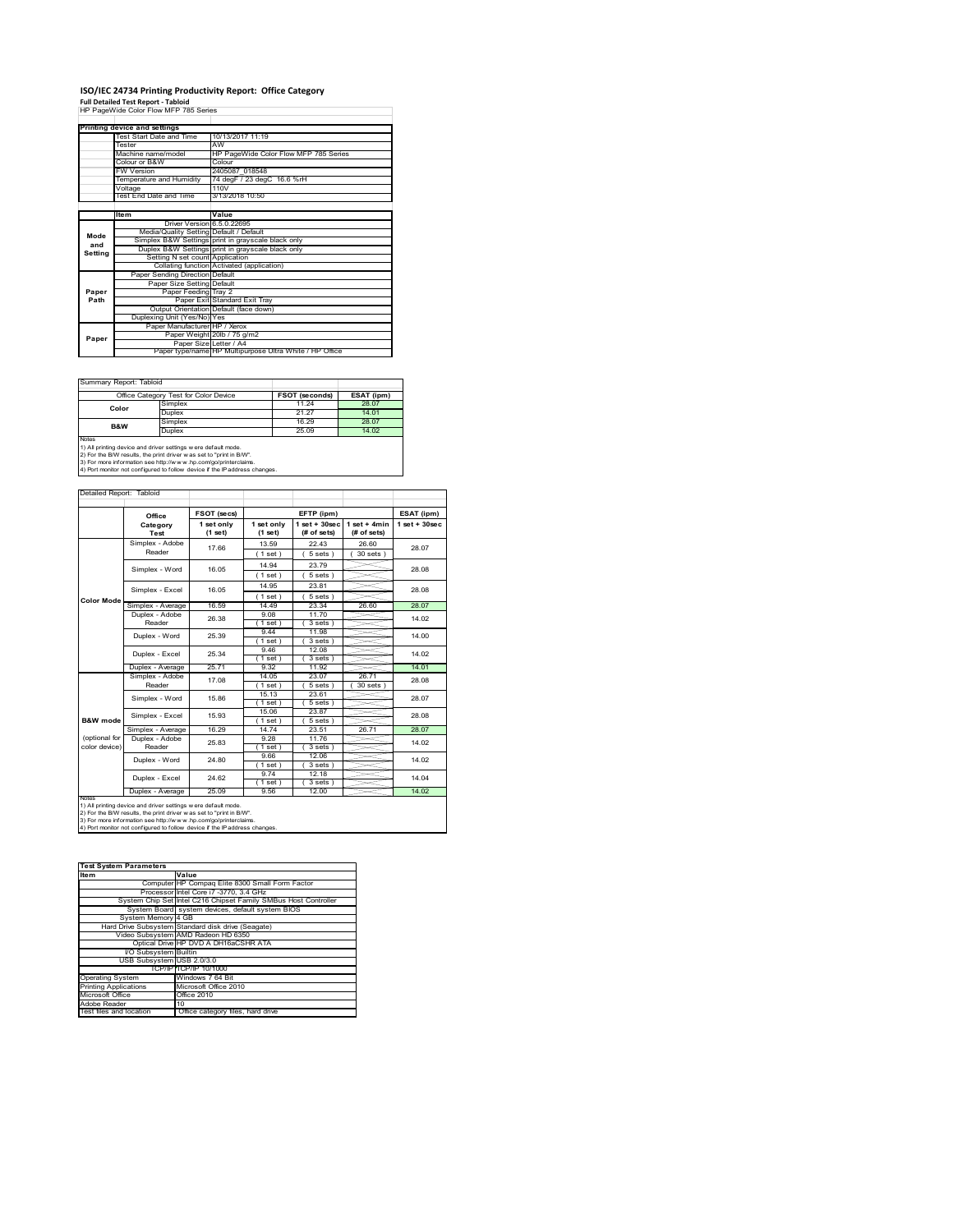## **ISO/IEC 24734 Printing Productivity Report: Office Category**

**Full Detailed Test Report ‐ A3** HP PageWide Color Flow MFP 785 Series

|         | Printing device and settings            |                                                         |  |  |
|---------|-----------------------------------------|---------------------------------------------------------|--|--|
|         | Test Start Date and Time                | 10/13/2017 11:19                                        |  |  |
|         | Tester                                  | AW                                                      |  |  |
|         | Machine name/model                      | HP PageWide Color Flow MFP 785 Series                   |  |  |
|         | Colour or B&W                           | Colour                                                  |  |  |
|         | <b>FW Version</b>                       | 2405087 018548                                          |  |  |
|         | Temperature and Humidity                | 74 degF / 23 degC 16.6 %rH                              |  |  |
|         | Voltage                                 | 110V                                                    |  |  |
|         | Test End Date and Time                  | 3/13/2018 10:50                                         |  |  |
|         |                                         |                                                         |  |  |
|         | Item                                    | Value                                                   |  |  |
|         | Driver Version 6.5.0.22695              |                                                         |  |  |
| Mode    | Media/Quality Setting Default / Default |                                                         |  |  |
| and     |                                         | Simplex B&W Settings print in grayscale black only      |  |  |
| Setting |                                         | Duplex B&W Settings print in grayscale black only       |  |  |
|         | Setting N set count Application         |                                                         |  |  |
|         |                                         | Collating function Activated (application)              |  |  |
|         | Paper Sending Direction Default         |                                                         |  |  |
|         | Paper Size Setting Default              |                                                         |  |  |
| Paper   | Paper Feeding Tray 2                    |                                                         |  |  |
| Path    |                                         | Paper Exit Standard Exit Tray                           |  |  |
|         |                                         | Output Orientation Default (face down)                  |  |  |
|         | Duplexing Unit (Yes/No) Yes             |                                                         |  |  |
|         | Paper Manufacturer HP / Xerox           |                                                         |  |  |
| Paper   |                                         | Paper Weight 20lb / 75 g/m2                             |  |  |
|         | Paper Size Letter / A4                  |                                                         |  |  |
|         |                                         | Paper type/name HP Multipurpose Ultra White / HP Office |  |  |

 $\sim$ 

Summary Report: A3

| $U$ ullilleiv includit. Av                                                                                                                            |                                       |                       |            |  |  |  |
|-------------------------------------------------------------------------------------------------------------------------------------------------------|---------------------------------------|-----------------------|------------|--|--|--|
|                                                                                                                                                       | Office Category Test for Color Device | <b>FSOT (seconds)</b> | ESAT (ipm) |  |  |  |
| Color                                                                                                                                                 | Simplex                               | 11 24                 | 28.07      |  |  |  |
|                                                                                                                                                       | Duplex                                | 21.27                 | 14.02      |  |  |  |
| B&W                                                                                                                                                   | Simplex                               | 1647                  | 28.07      |  |  |  |
|                                                                                                                                                       | Duplex                                | 25.39                 | 14.02      |  |  |  |
| <b>Notes</b><br>1) All printing device and driver settings w ere default mode.<br>2) For the B/W results, the print driver was set to "print in B/W". |                                       |                       |            |  |  |  |

2) For the B/W results, the print driver w as set to "print in B/W".<br>3) For more information see http://w w w .hp.com/go/printerclaims.<br>4) Port monitor not configured to follow device if the IP address changes.

| Detailed Report: A3            |                           |                         |                       |                                 |                               |                    |
|--------------------------------|---------------------------|-------------------------|-----------------------|---------------------------------|-------------------------------|--------------------|
|                                | Office                    | FSOT (secs)             |                       | EFTP (ipm)                      |                               | ESAT (ipm)         |
|                                | Category<br>Test          | 1 set only<br>$(1$ set) | 1 set only<br>(1 set) | $1 set + 30 sec$<br>(# of sets) | $1$ set + 4min<br>(# of sets) | $1$ set + $30$ sec |
|                                | Simplex - Adobe<br>Reader | 17.78                   | 13.50<br>(1 set)      | 22.51<br>5 sets)                | 26.96<br>$30$ sets $)$        | 28.08              |
|                                | Simplex - Word            | 16.12                   | 14 89<br>(1 set)      | 23.84<br>5 sets)                |                               | 28.07              |
|                                | Simplex - Excel           | 16.39                   | 14 65<br>(1 set)      | 23.72<br>5 sets                 |                               | 28.06              |
| <b>Color Mode</b>              | Simplex - Average         | 16.77                   | 14.34                 | 23.35                           | 26.96                         | 28.07              |
|                                | Duplex - Adobe<br>Reader  | 26.25                   | 9 12<br>(1 set)       | 11.68<br>3 sets)                |                               | 14.02              |
|                                | Duplex - Word             | 2541                    | 944<br>$1$ set)       | 11 98<br>3 sets)                |                               | 14.02              |
|                                | Duplex - Excel            | 25.32                   | 9.48<br>$1$ set)      | 12.10<br>3 sets                 |                               | 14.02              |
|                                | Duplex - Average          | 25.66                   | 9.34                  | 11.92                           |                               | 14.02              |
|                                | Simplex - Adobe<br>Reader | 17.40                   | 1379<br>(1 set)       | 23.00<br>5 sets                 | 27.07<br>30 sets              | 28.08              |
|                                | Simplex - Word            | 15.79                   | 15.20<br>(1 set)      | 23.85<br>$5 sets$ )             |                               | 28.08              |
| <b>B&amp;W</b> mode            | Simplex - Excel           | 16 21                   | 14.82<br>(1 set)      | 23.98<br>5 sets)                |                               | 28.06              |
|                                | Simplex - Average         | 16.47                   | 14.60                 | 23.61                           | 27.07                         | 28.07              |
| (optional for<br>color device) | Duplex - Adobe<br>Reader  | 26.17                   | 916<br>(1 set)        | 11.86<br>3 sets)                |                               | 14.02              |
|                                | Duplex - Word             | 25.30                   | 948<br>(1 set)        | 12 16<br>3 sets)                |                               | 14.02              |
|                                | Duplex - Excel            | 24.69                   | 970<br>(1 set)        | 1210<br>$3 sets$ )              |                               | 14.02              |
|                                | Duplex - Average          | 25.39                   | 9.44                  | 12.04                           |                               | 14.02              |
| <b>NOtes</b>                   |                           |                         |                       |                                 |                               |                    |

notes<br>1) All printing device and driver settings were default mode.<br>2) For the B/W results, the print driver was set to "print in B/W".<br>3) For more information see http://www.hp.com/go/printerclaims.<br>4) Por monitor not con

| <b>Test System Parameters</b> |                                                                 |  |  |  |
|-------------------------------|-----------------------------------------------------------------|--|--|--|
| <b>Item</b>                   | Value                                                           |  |  |  |
|                               | Computer HP Compag Elite 8300 Small Form Factor                 |  |  |  |
|                               | Processor Intel Core i7 -3770, 3.4 GHz                          |  |  |  |
|                               | System Chip Set Intel C216 Chipset Family SMBus Host Controller |  |  |  |
|                               | System Board system devices, default system BIOS                |  |  |  |
| System Memory 4 GB            |                                                                 |  |  |  |
|                               | Hard Drive Subsystem Standard disk drive (Seagate)              |  |  |  |
|                               | Video Subsystem AMD Radeon HD 6350                              |  |  |  |
|                               | Optical Drive HP DVD A DH16aCSHR ATA                            |  |  |  |
| I/O Subsystem Builtin         |                                                                 |  |  |  |
| USB Subsystem USB 2.0/3.0     |                                                                 |  |  |  |
|                               | TCP/IPITCP/IP 10/1000                                           |  |  |  |
| <b>Operating System</b>       | Windows 7 64 Bit                                                |  |  |  |
| <b>Printing Applications</b>  | Microsoft Office 2010                                           |  |  |  |
| Microsoft Office              | Office 2010                                                     |  |  |  |
| Adobe Reader                  | 10                                                              |  |  |  |
| Test files and location       | Office category files, hard drive                               |  |  |  |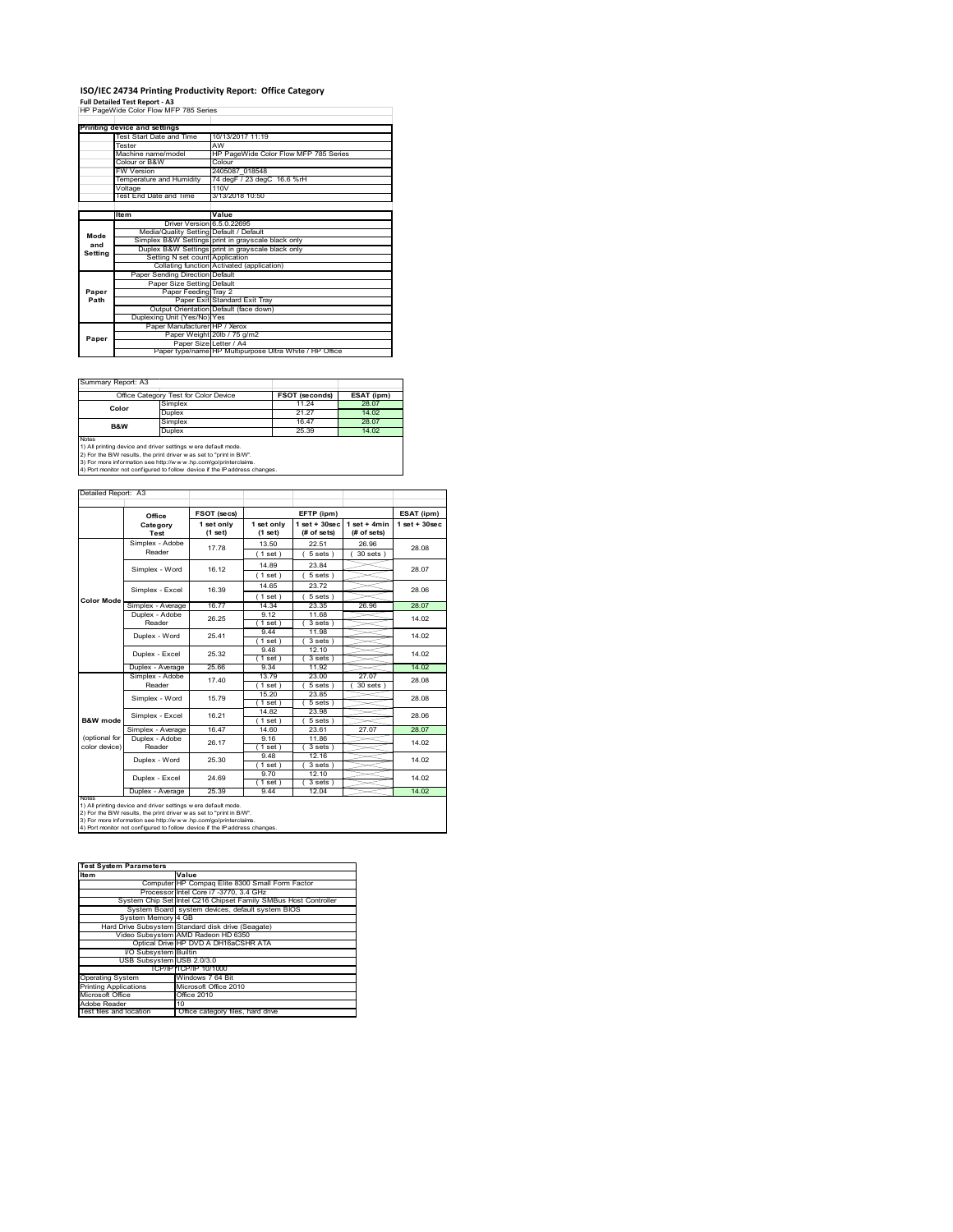# **ISO/IEC 24734 Printing Productivity Report: Office Category Feature Performance Full Report ‐ Office Feature Performance Test** HP PageWide Color Flow MFP 785 Series

| . catule reflormance run Report - Office reature reflormance rest<br>HP PageWide Color Flow MFP 785 Series |                                         |                                                         |  |  |
|------------------------------------------------------------------------------------------------------------|-----------------------------------------|---------------------------------------------------------|--|--|
|                                                                                                            |                                         |                                                         |  |  |
|                                                                                                            | Printing device and settings            |                                                         |  |  |
|                                                                                                            | Test Start Date and Time                | 10/13/2017 11:19                                        |  |  |
|                                                                                                            | Tester                                  | AW                                                      |  |  |
|                                                                                                            | Machine name/model                      | HP PageWide Color Flow MFP 785 Series                   |  |  |
|                                                                                                            | Colour or B&W                           | Colour                                                  |  |  |
|                                                                                                            | <b>FW Version</b>                       | 2405087 018548                                          |  |  |
|                                                                                                            | Temperature and Humidity                | 74 degF / 23 degC 16.6 %rH                              |  |  |
|                                                                                                            | Voltage                                 | 110V                                                    |  |  |
|                                                                                                            | Test End Date and Time                  | 3/13/2018 10:50                                         |  |  |
|                                                                                                            |                                         |                                                         |  |  |
|                                                                                                            | <b>Item</b>                             | Value                                                   |  |  |
|                                                                                                            | Driver Version 6.5.0.22695              |                                                         |  |  |
| Mode                                                                                                       | Media/Quality Setting Default / Default |                                                         |  |  |
| and                                                                                                        |                                         | Simplex B&W Settings print in grayscale black only      |  |  |
| Setting                                                                                                    |                                         | Duplex B&W Settings print in grayscale black only       |  |  |
|                                                                                                            | Setting N set count Application         |                                                         |  |  |
|                                                                                                            |                                         | Collating function Activated (application)              |  |  |
|                                                                                                            | Paper Sending Direction Default         |                                                         |  |  |
|                                                                                                            | Paper Size Setting Default              |                                                         |  |  |
| Paper                                                                                                      | Paper Feeding Tray 2                    |                                                         |  |  |
| Path                                                                                                       |                                         | Paper Exit Standard Exit Tray                           |  |  |
|                                                                                                            |                                         | Output Orientation Default (face down)                  |  |  |
|                                                                                                            | Duplexing Unit (Yes/No) Yes             |                                                         |  |  |
|                                                                                                            | Paper Manufacturer HP / Xerox           |                                                         |  |  |
| Paper                                                                                                      |                                         | Paper Weight 20lb / 75 g/m2                             |  |  |
|                                                                                                            | Paper Size Letter / A4                  |                                                         |  |  |
|                                                                                                            |                                         | Paper type/name HP Multipurpose Ultra White / HP Office |  |  |

| ISO Print Productivity Report: Feature Performance Test Summary                                                                                                                                                                                                                             |                       |                                      |                                      |  |  |
|---------------------------------------------------------------------------------------------------------------------------------------------------------------------------------------------------------------------------------------------------------------------------------------------|-----------------------|--------------------------------------|--------------------------------------|--|--|
|                                                                                                                                                                                                                                                                                             | <b>Printing Modes</b> |                                      | <b>Feature Performance Ratio</b>     |  |  |
| (Feature Adobe Reader - Office test file)                                                                                                                                                                                                                                                   |                       | FSOT (base)<br><b>FSOT (feature)</b> | <b>ESAT (feature)</b><br>ESAT (base) |  |  |
| A5, Landscape Feed, Simplex, Colour                                                                                                                                                                                                                                                         | Simplex               | 107%                                 | 99%                                  |  |  |
| A5. Portrait Feed. Simplex. Colour                                                                                                                                                                                                                                                          | Simplex               |                                      |                                      |  |  |
| Legal, Simplex, Colour                                                                                                                                                                                                                                                                      | Simplex               | 126%                                 | 64%                                  |  |  |
| Legal, Duplex, Colour                                                                                                                                                                                                                                                                       | <b>Duplex</b>         | 92%                                  | 47%                                  |  |  |
| A4, 1200 dpi, Simplex, Colour                                                                                                                                                                                                                                                               | Simplex               |                                      |                                      |  |  |
| Letter, 1200 dpi, Simplex, Colour                                                                                                                                                                                                                                                           | Simplex               |                                      |                                      |  |  |
| A4, General Office, Simplex, Colour                                                                                                                                                                                                                                                         | Simplex               | 118%                                 | 134%                                 |  |  |
| Letter, General Office, Simplex, Colour                                                                                                                                                                                                                                                     | Simplex               | 188%                                 | 132%                                 |  |  |
| A5, Landscape Feed, Simplex, B/W                                                                                                                                                                                                                                                            | Simplex               | 104%                                 | 100%                                 |  |  |
| A5, Portrait Feed, Simplex, B/W                                                                                                                                                                                                                                                             | Simplex               |                                      |                                      |  |  |
| Legal, Simplex, B/W                                                                                                                                                                                                                                                                         | Simplex               | 140%                                 | 63%                                  |  |  |
| Legal, Duplex, B/W                                                                                                                                                                                                                                                                          | <b>Duplex</b>         | 105%                                 | 47%                                  |  |  |
| A4, 1200 dpi, Simplex, B/W                                                                                                                                                                                                                                                                  | Simplex               |                                      |                                      |  |  |
| Letter, 1200 dpi, Simplex, B/W                                                                                                                                                                                                                                                              | Simplex               |                                      |                                      |  |  |
| A4. General Office. Simplex. B/W                                                                                                                                                                                                                                                            | Simplex               | 114%                                 | 134%                                 |  |  |
| Letter, General Office, Simplex, B/W                                                                                                                                                                                                                                                        | Simplex               | 215%                                 | 131%                                 |  |  |
| Notes<br>1) All printing device and driver settings w ere default mode.<br>2) Test conducted with 8-paper Office Feature Performance file.<br>3) For more information see http://www.hp.com/go/printerclaims.<br>4) Port monitor not configured to follow device if the IP address changes. |                       |                                      |                                      |  |  |

| <b>Printing Modes</b>                               | <b>Base Printing Mode</b>  |                            |                             | <b>Feature Performance</b>       |                                         |                                      |
|-----------------------------------------------------|----------------------------|----------------------------|-----------------------------|----------------------------------|-----------------------------------------|--------------------------------------|
| Feature Adobe Reader - Office<br>test file (8-page) | <b>FSOT</b><br><b>Base</b> | <b>ESAT</b><br><b>Base</b> | 1 set<br><b>FSOT (secs)</b> | $1$ set $+30$ sec.<br>ESAT (ipm) | FSOT (base)<br><b>FSOT</b><br>(feature) | <b>ESAT (feature)</b><br>ESAT (base) |
| A5. Landscape Feed. Simplex. Colour                 | 1676                       | 56 48                      | 1571                        | 564                              | 107%                                    | 99%                                  |
| A5, Portrait Feed, Simplex, Colour                  | 1676                       | 56 48                      |                             |                                  |                                         |                                      |
| Legal, Simplex, Colour                              | 2675                       | 56.51                      | 21.28                       | 36.5                             | 126%                                    | 64%                                  |
| Legal, Duplex, Colour                               | 26.75                      | 56.51                      | 29.32                       | 27 O                             | 92%                                     | 47%                                  |
| A4, 1200 dpi, Simplex, Colour                       | 1676                       | 56 48                      |                             |                                  |                                         |                                      |
| Letter, 1200 dpi, Simplex, Colour                   | 2675                       | 56.51                      |                             |                                  |                                         |                                      |
| A4. General Office. Simplex. Colour                 | 1676                       | 56 48                      | 14 29                       | 75.9                             | 118%                                    | 134%                                 |
| Letter, General Office, Simplex, Colour             | 26.75                      | 56.51                      | 14.26                       | 74 6                             | 188%                                    | 132%                                 |
| A5. Landscape Feed. Simplex. B/W                    | 15 94                      | 56 47                      | 15 45                       | 56.6                             | 104%                                    | 100%                                 |
| A5. Portrait Feed. Simplex. B/W                     | 15.94                      | 56 47                      |                             |                                  |                                         |                                      |
| Legal, Simplex, B/W                                 | 30 19                      | 56.54                      | 21.69                       | 35.8                             | 140%                                    | 63%                                  |
| Legal, Duplex, B/W                                  | 30.19                      | 56.54                      | 28.87                       | 26.9                             | 105%                                    | 47%                                  |
| A4. 1200 dpi. Simplex. B/W                          | 15.94                      | 56 47                      |                             |                                  |                                         |                                      |
| Letter, 1200 dpi, Simplex, B/W                      | 30 19                      | 56.54                      |                             |                                  |                                         |                                      |
| A4, General Office, Simplex, B/W                    | 15 94                      | 56 47                      | 14 08                       | 75.9                             | 114%                                    | 134%                                 |
| Letter, General Office, Simplex, B/W                | 30.19                      | 56.54                      | 14.08                       | 74.6                             | 215%                                    | 131%                                 |

Notes<br>1) All printing device and driver settings were default mode.<br>2) Test conducted with 8-paper Office Feature Performance file<br>3) For more information see http://www.hp.com/go/printerclaims.<br>4) Por monitor not configur

|           | <b>Test System Parameters</b> |                                                                 |
|-----------|-------------------------------|-----------------------------------------------------------------|
|           | lte m                         | Value                                                           |
|           |                               | Computer HP Compaq Elite 8300 Small Form Factor                 |
|           |                               | Processor Intel Core i7 -3770, 3.4 GHz                          |
|           |                               | System Chip Set Intel C216 Chipset Family SMBus Host Controller |
|           |                               | System Board system devices, default system BIOS                |
| Test      | System Memory 4 GB            |                                                                 |
| System    |                               | Hard Drive Subsystem Standard disk drive (Seagate)              |
|           |                               | Video Subsystem AMD Radeon HD 6350                              |
|           |                               | Optical Drive HP DVD A DH16aCSHR ATA                            |
|           | I/O Subsystem Builtin         |                                                                 |
|           | USB Subsystem USB 2.0/3.0     |                                                                 |
| <b>VO</b> |                               | TCP/IPITCP/IP 10/1000                                           |
|           | <b>Operating System</b>       | Windows 7 64 Bit                                                |
|           | <b>Printing Applications</b>  | Microsoft Office 2010                                           |
|           | Software Microsoft Office     | Office 2010                                                     |
|           | Adobe Reader                  | 10                                                              |
|           | Test files and location       | Office category files, hard drive                               |
|           |                               |                                                                 |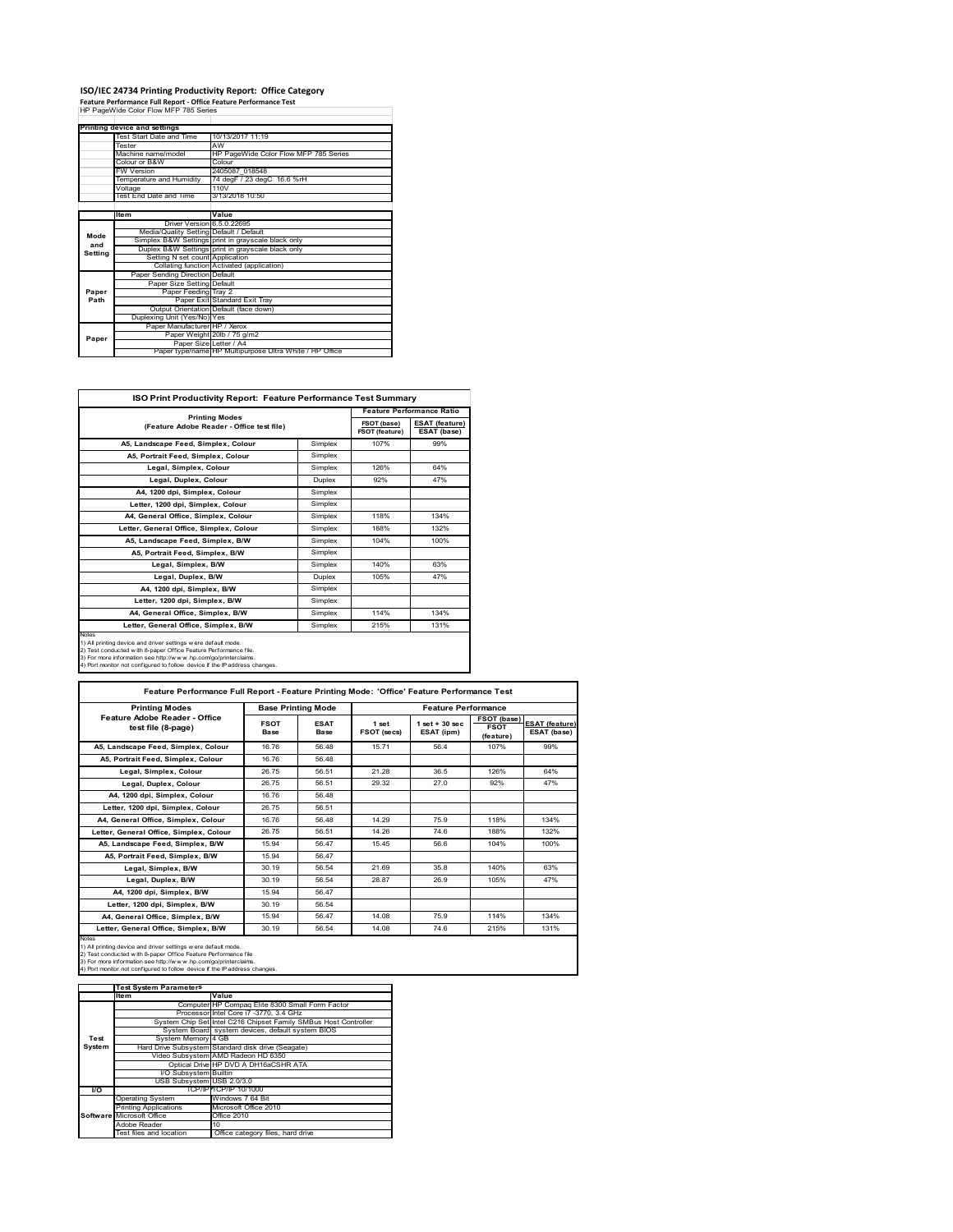### **ISO/IEC 17629 First Print Out Time Report: Office Category Full Detailed Test Report ‐ LETTER** HP PageWide Color Flow MFP 785 Series

|            | HF FAUCWIUC COIOI FIUW INFF 763 SCIICS |                                       |  |  |
|------------|----------------------------------------|---------------------------------------|--|--|
|            |                                        |                                       |  |  |
|            | Printing device and settings           |                                       |  |  |
|            | <b>Test Start Date and Time</b>        | 10/13/2017 11:19                      |  |  |
|            | Tester                                 | AW                                    |  |  |
|            | Machine name/model                     | HP PageWide Color Flow MFP 785 Series |  |  |
|            | Colour or B&W                          | Colour                                |  |  |
|            | FW Version                             | 2405087 018548                        |  |  |
|            | Configuration (options)                | Default                               |  |  |
|            | Controller                             | unknown                               |  |  |
|            | Printing device page count             | Not Specified                         |  |  |
|            | Printing supplies page count           | Not Specified                         |  |  |
|            | Temperature and Humidity               | 74 degF / 23 degC 16.6 %rH            |  |  |
|            | Voltage                                | 110V                                  |  |  |
|            | Test End Date and Time                 | 3/13/2018 10:50                       |  |  |
|            |                                        |                                       |  |  |
|            | <b>Item</b>                            | Value                                 |  |  |
| Mode       | PDL and driver version                 | 6.5.0.22695                           |  |  |
| and        | Print Quality mode                     | default                               |  |  |
| Setting    | <b>B&amp;W</b> settings                | default                               |  |  |
|            | Paper feed orientation                 | Short Edge                            |  |  |
| Paper      | Paper type setting                     | default                               |  |  |
|            | Paper feeding                          | Standard cassette                     |  |  |
|            | Paper exit                             | Standard exit tray                    |  |  |
| Paper Path | Output orientation                     | default (face up or face down)        |  |  |
|            |                                        |                                       |  |  |

**ISO First Page Out Time Summary Report: Office Category**

| Summary Report: Letter |         |                           |
|------------------------|---------|---------------------------|
|                        |         | FPOT from Ready (seconds) |
| Color                  | Simplex | 6.54                      |
|                        | Duplex  |                           |
| B&W                    | Simplex | 6.42                      |
|                        | Duplex  |                           |
| Notes                  |         |                           |

Notes<br>1) All printing device and driver settings were default mode.<br>2) For the BW results, the print driver was set to "print in BW".<br>3) For more information see http://www.hp.com/golprinterclaims.<br>4) Port montor not confi

|                                                        |                                                                                                                                                                                                                                                                                                                                                                                                             | ISO First Page Out Time Report: Office Category |                            |                                   |                            |                   |
|--------------------------------------------------------|-------------------------------------------------------------------------------------------------------------------------------------------------------------------------------------------------------------------------------------------------------------------------------------------------------------------------------------------------------------------------------------------------------------|-------------------------------------------------|----------------------------|-----------------------------------|----------------------------|-------------------|
| <b>Detailed Report: LETTER</b>                         |                                                                                                                                                                                                                                                                                                                                                                                                             | Word<br>(seconds)                               | Excel<br>(seconds)         | Adobe<br>Reader<br>(seconds)      | Average<br>(seconds)       | <b>Delay Time</b> |
|                                                        | FPOT from Ready - Simplex                                                                                                                                                                                                                                                                                                                                                                                   | 6.13                                            | 6.42                       | 7.07                              | 6.54                       | 49 Seconds        |
|                                                        | FPOT from Ready - Duplex                                                                                                                                                                                                                                                                                                                                                                                    |                                                 |                            |                                   |                            |                   |
| <b>Color Mode</b>                                      | FPOT from Sleep - Simplex                                                                                                                                                                                                                                                                                                                                                                                   |                                                 |                            | 24.50                             |                            | 76 Minutes        |
|                                                        | Recovery Time                                                                                                                                                                                                                                                                                                                                                                                               |                                                 |                            | 17.4                              |                            |                   |
|                                                        | FPOT from Off - Simplex                                                                                                                                                                                                                                                                                                                                                                                     |                                                 |                            | 216.40                            |                            |                   |
|                                                        | Warm-up Time                                                                                                                                                                                                                                                                                                                                                                                                |                                                 |                            | 209.33                            |                            |                   |
|                                                        | FPOT from Ready - Simplex                                                                                                                                                                                                                                                                                                                                                                                   | 6.10                                            | 6.12                       | 7.03                              | 6.42                       | 49 Seconds        |
|                                                        | FPOT from Ready - Duplex                                                                                                                                                                                                                                                                                                                                                                                    |                                                 |                            |                                   |                            |                   |
| <b>B&amp;W Mode</b>                                    | FPOT from Sleep - Simplex                                                                                                                                                                                                                                                                                                                                                                                   |                                                 |                            | 24.41                             |                            | 76 Minutes        |
|                                                        | Recovery Time                                                                                                                                                                                                                                                                                                                                                                                               |                                                 |                            | 17.4                              |                            |                   |
|                                                        | FPOT from Off - Simplex                                                                                                                                                                                                                                                                                                                                                                                     |                                                 |                            | 216.36                            |                            |                   |
|                                                        | Warm-up Time                                                                                                                                                                                                                                                                                                                                                                                                |                                                 |                            | 209.33                            |                            |                   |
| Notes                                                  |                                                                                                                                                                                                                                                                                                                                                                                                             |                                                 |                            |                                   |                            |                   |
|                                                        | 1) All printing device and driver settings w ere default mode.<br>2) For the B/W results, the print driver was set to "print in B/W".<br>3) For more information see http://www.hp.com/go/printerclaims.<br>4) Port monitor not configured to follow device if the IP address changes.<br>5) Page counts w ere collected after completion of the tests.<br>6) Details for FPOT from Sleep are show n below. |                                                 |                            |                                   |                            |                   |
| <b>HP Data Table</b><br><b>Detailed Report: LETTER</b> |                                                                                                                                                                                                                                                                                                                                                                                                             |                                                 |                            |                                   |                            |                   |
|                                                        |                                                                                                                                                                                                                                                                                                                                                                                                             | <b>FPOT Avg</b><br>(se cs)                      | FPOT (secs)<br>Iteration 1 | <b>FPOT (secs)</b><br>Iteration 2 | FPOT (secs)<br>Iteration 3 | Application       |
|                                                        | FPOT from Sleep                                                                                                                                                                                                                                                                                                                                                                                             | 24.50                                           | 24.45                      | 24.54                             | N/A                        | Adobe Reader      |
| <b>Color Mode</b>                                      | FPOT from Sleep (15 minutes)<br>HP/Non ISO Test                                                                                                                                                                                                                                                                                                                                                             | 16.86                                           | 16.88                      | 16.83                             | N/A                        | Adobe Reader      |
| <b>B&amp;W Mode</b>                                    | <b>FPOT</b> from Sleep                                                                                                                                                                                                                                                                                                                                                                                      | 24 41                                           | 24.36                      | 24 45                             | N/A                        | Adobe Reader      |

Notes<br>1) All printing device and driver settings w ere default mode.<br>2) For the B/W results, the print driver w as set to "print in B/W".<br>3 DLP includes detailed iterations as data measurements may vary run to run.

|                                  | <b>Test System Parameters</b> |                                                       |  |  |
|----------------------------------|-------------------------------|-------------------------------------------------------|--|--|
|                                  | Item                          | Value                                                 |  |  |
|                                  | Computer                      | HP Compaq Elite 8300 Small Form Factor                |  |  |
|                                  | Processor                     | Intel Core i7 -3770, 3.4 GHz                          |  |  |
|                                  | System Chip Set               | Intel C216 Chipset Family SMBus Host Controller       |  |  |
|                                  | System Board                  | system devices, default system BIOS                   |  |  |
| Test                             | <b>System Memory</b>          | 4 GB                                                  |  |  |
| System                           | Hard Drive Subsystem          | Standard disk drive (Seagate)                         |  |  |
|                                  | Video Subsystem               | AMD Radeon HD 6350                                    |  |  |
|                                  | Optical Drive                 | HP DVD A DH16aCSHR ATA                                |  |  |
|                                  | I/O Subsystem                 | <b>Builtin</b>                                        |  |  |
|                                  | <b>USB Subsystem</b>          | USB 2.0/3.0                                           |  |  |
| Printing<br>Device<br>Connection | TCP/IP<br>10/1000             |                                                       |  |  |
|                                  | <b>Operating System</b>       | Windows 7 Business/Ultimate, 64 bit, Build 7601, SP 1 |  |  |
|                                  | <b>Printing Applications</b>  | Microsoft Office 2010 SP2                             |  |  |
| Software                         |                               | Adobe Reader 10.1.4                                   |  |  |
|                                  | Print Driver                  | 6.5.0.22695                                           |  |  |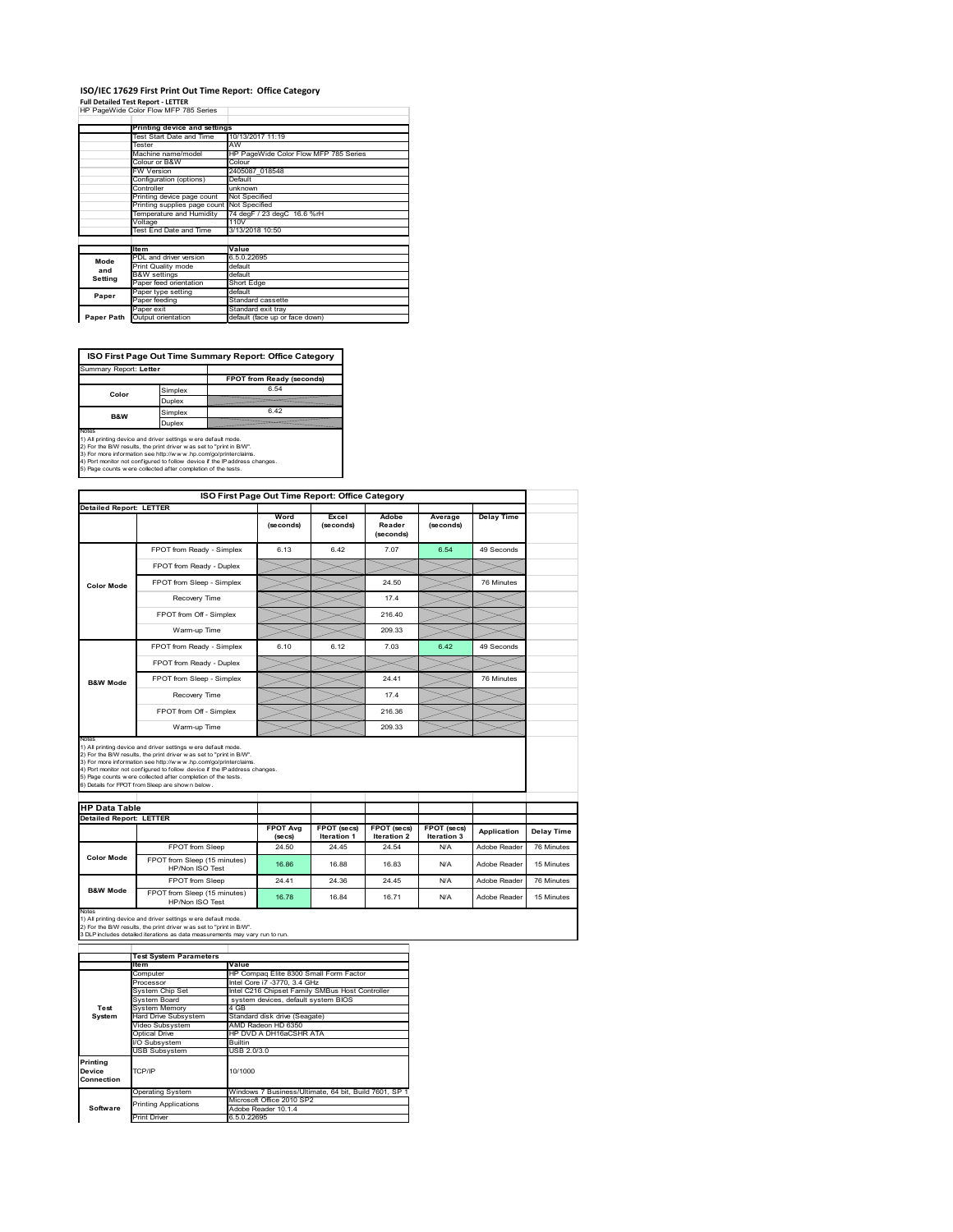# **ISO/IEC 17629 First Print Out Time Report: Office Category**

**Full Detailed Test Report ‐ A4** HP PageWide Color Flow MFP 785 Series

|            | Printing device and settings |                                       |
|------------|------------------------------|---------------------------------------|
|            | Test Start Date and Time     | 10/13/2017 11:19                      |
|            | Tester                       | AW                                    |
|            | Machine name/model           | HP PageWide Color Flow MFP 785 Series |
|            | Colour or B&W                | Colour                                |
|            | FW Version                   | 2405087 018548                        |
|            | Configuration (options)      | Default                               |
|            | Controller                   | unknown                               |
|            | Printing device page count   | Not Specified                         |
|            | Printing supplies page count | Not Specified                         |
|            | Temperature and Humidity     | 74 degF / 23 degC 16.6 %rH            |
|            | Voltage                      | 110V                                  |
|            | Test End Date and Time       | 3/13/2018 10:50                       |
|            |                              |                                       |
|            | <b>Item</b>                  | Value                                 |
| Mode       | PDL and driver version       | 6.5.0.22695                           |
| and        | Print Quality mode           | default                               |
| Setting    | <b>B&amp;W</b> settings      | default                               |
|            | Paper feed orientation       | Short Edge                            |
| Paper      | Paper type setting           | default                               |
|            | Paper feeding                | Standard cassette                     |
|            | Paper exit                   | Standard exit tray                    |
| Paper Path | Output orientation           | default (face up or face down)        |

**ISO First Page Out Time Summary Report: Office Category**

| Summary Report: A4 |         |                           |
|--------------------|---------|---------------------------|
|                    |         | FPOT from Ready (seconds) |
| Colour             | Simplex | 6.54                      |
|                    | Duplex  |                           |
| B&W                | Simplex | 6.25                      |
|                    | Duplex  |                           |
|                    |         |                           |

Notes<br>1) All printing device and driver settings were default mode.<br>2) For the BAV results, the print driver was set to "print in BAV".<br>3) For more information see http://www.hp.com/golprinterclaims.<br>4) Port monitor not co

|                                                             |                                                                                                                                                                                                                                                                                                                                                                                                             | ISO First Page Out Time Report: Office Category |                                   |                              |                            |                   |
|-------------------------------------------------------------|-------------------------------------------------------------------------------------------------------------------------------------------------------------------------------------------------------------------------------------------------------------------------------------------------------------------------------------------------------------------------------------------------------------|-------------------------------------------------|-----------------------------------|------------------------------|----------------------------|-------------------|
| Detailed Report: A4                                         |                                                                                                                                                                                                                                                                                                                                                                                                             | Word<br>(seconds)                               | Excel<br>(seconds)                | Adobe<br>Reader<br>(seconds) | Average<br>(seconds)       | <b>Delay Time</b> |
|                                                             | FPOT from Ready - Simplex                                                                                                                                                                                                                                                                                                                                                                                   | 6.20                                            | 647                               | 6.94                         | 6.54                       | 49 Seconds        |
| <b>Color Mode</b>                                           | FPOT from Ready - Duplex                                                                                                                                                                                                                                                                                                                                                                                    |                                                 |                                   |                              |                            |                   |
|                                                             | FPOT from Sleep - Simplex                                                                                                                                                                                                                                                                                                                                                                                   |                                                 |                                   | 24.62                        |                            | 76 Minutes        |
|                                                             | Recovery Time                                                                                                                                                                                                                                                                                                                                                                                               |                                                 |                                   | 17.7                         |                            |                   |
|                                                             | FPOT from Off - Simplex                                                                                                                                                                                                                                                                                                                                                                                     |                                                 |                                   | 217.18                       |                            |                   |
|                                                             | Warm-up Time                                                                                                                                                                                                                                                                                                                                                                                                |                                                 |                                   | 210.24                       |                            |                   |
|                                                             | FPOT from Ready - Simplex                                                                                                                                                                                                                                                                                                                                                                                   | 5.96                                            | 6.21                              | 6.57                         | 6.25                       | 49 Seconds        |
|                                                             | FPOT from Ready - Duplex                                                                                                                                                                                                                                                                                                                                                                                    |                                                 |                                   |                              |                            |                   |
| <b>B&amp;W Mode</b>                                         | FPOT from Sleep - Simplex                                                                                                                                                                                                                                                                                                                                                                                   |                                                 |                                   | 24.57                        |                            | 76 Minutes        |
|                                                             | Recovery Time                                                                                                                                                                                                                                                                                                                                                                                               |                                                 |                                   | 18.0                         |                            |                   |
|                                                             |                                                                                                                                                                                                                                                                                                                                                                                                             |                                                 |                                   |                              |                            |                   |
|                                                             | FPOT from Off - Simplex                                                                                                                                                                                                                                                                                                                                                                                     |                                                 |                                   | 208.64                       |                            |                   |
|                                                             | Warm-up Time                                                                                                                                                                                                                                                                                                                                                                                                |                                                 |                                   | 202.07                       |                            |                   |
| Notes<br><b>HP Data Table</b><br><b>Detailed Report: A4</b> | 1) All printing device and driver settings w ere default mode.<br>2) For the B/W results, the print driver was set to "print in B/W".<br>3) For more information see http://www.hp.com/go/printerclaims.<br>4) Port monitor not configured to follow device if the IP address changes.<br>5) Page counts w ere collected after completion of the tests.<br>6) Details for FPOT from Sleep are show n below. | <b>FPOT Avg</b><br>(se cs)                      | FPOT (secs)<br><b>Iteration 1</b> | FPOT (secs)<br>Iteration 2   | FPOT (secs)<br>Iteration 3 | Application       |
|                                                             | FPOT from Sleep                                                                                                                                                                                                                                                                                                                                                                                             | 24.62                                           | 24.58                             | 24.65                        | N/A                        | Adobe Reader      |
| <b>Color Mode</b>                                           | FPOT from Sleep (15 minutes)<br>HP/Non ISO Test                                                                                                                                                                                                                                                                                                                                                             | 17.26                                           | 17.29                             | 17 22                        | N/A                        | Adobe Reader      |
| <b>B&amp;W Mode</b>                                         | FPOT from Sleep                                                                                                                                                                                                                                                                                                                                                                                             | 24.57                                           | 24.47                             | 24.67                        | N/A                        | Adobe Reader      |

|                                  | <b>Test System Parameters</b> |                                                       |  |  |
|----------------------------------|-------------------------------|-------------------------------------------------------|--|--|
|                                  | lte m                         | Value                                                 |  |  |
|                                  | Computer                      | HP Compag Elite 8300 Small Form Factor                |  |  |
|                                  | Processor                     | Intel Core i7 -3770, 3.4 GHz                          |  |  |
|                                  | System Chip Set               | Intel C216 Chipset Family SMBus Host Controller       |  |  |
|                                  | System Board                  | system devices, default system BIOS                   |  |  |
| Test                             | <b>System Memory</b>          | 4 GB                                                  |  |  |
| System                           | <b>Hard Drive Subsystem</b>   | Standard disk drive (Seagate)                         |  |  |
|                                  | Video Subsystem               | AMD Radeon HD 6350                                    |  |  |
|                                  | Optical Drive                 | HP DVD A DH16aCSHR ATA                                |  |  |
|                                  | I/O Subsystem                 | <b>Builtin</b>                                        |  |  |
|                                  | <b>USB Subsystem</b>          | USB 2.0/3.0                                           |  |  |
| Printing<br>Device<br>Connection | TCP/IP                        | 10/1000                                               |  |  |
|                                  | <b>Operating System</b>       | Windows 7 Business/Ultimate, 64 bit, Build 7601, SP 1 |  |  |
|                                  | <b>Printing Applications</b>  | Microsoft Office 2010 SP2                             |  |  |
| Software                         |                               | Adobe Reader 10.1.4                                   |  |  |
|                                  | <b>Print Driver</b>           | 6.5.0.22695                                           |  |  |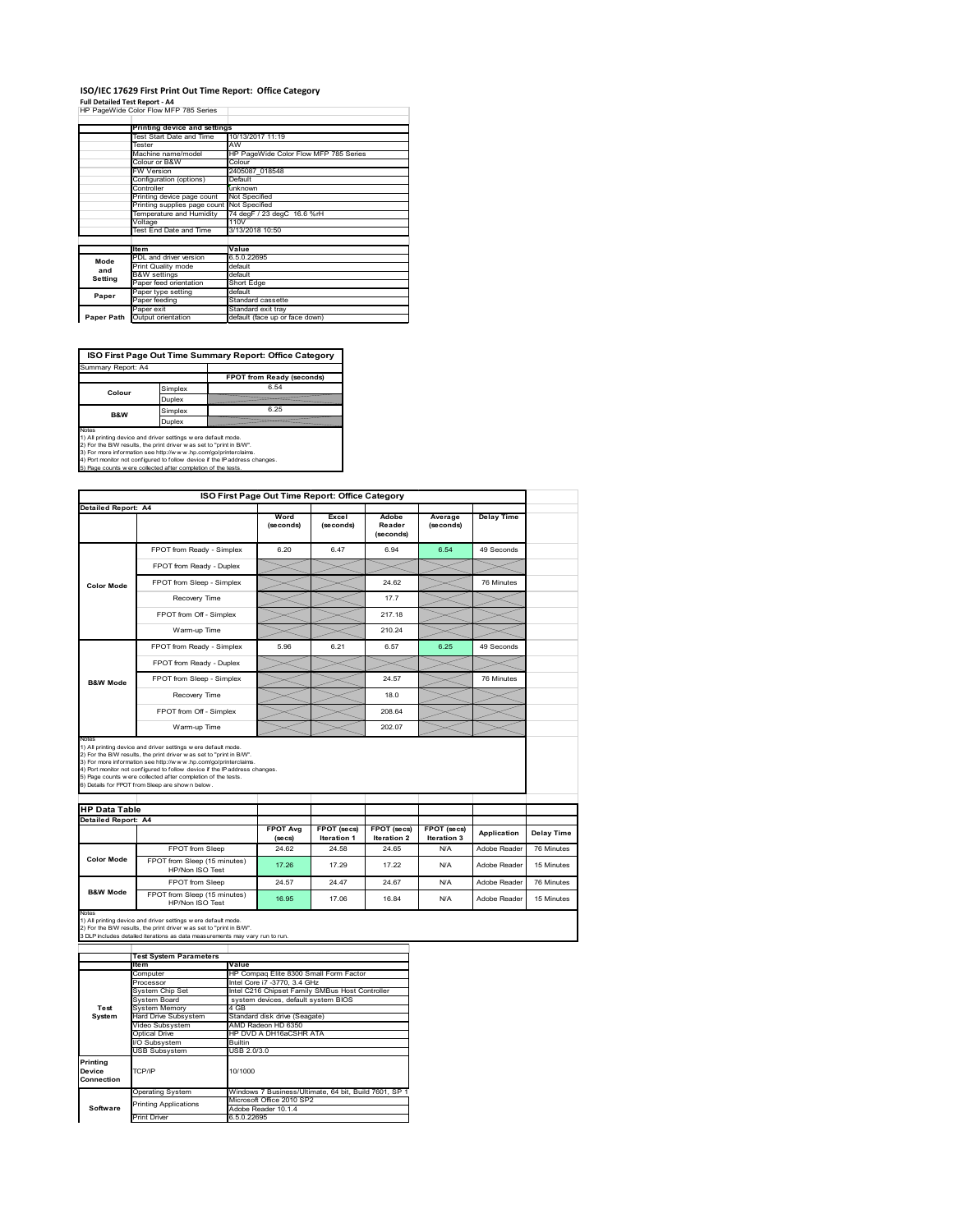## **ISO/IEC 29183 Copy Productivity Report**

#### **Full Detailed Test Report ‐ LETTER**

|           | HP PageWide Color Flow MFP 785 Series     |                                                          |
|-----------|-------------------------------------------|----------------------------------------------------------|
|           |                                           |                                                          |
|           | <b>Machine Setup Information</b>          |                                                          |
|           | Test Start Date and Time 10/24/2017 16:25 |                                                          |
|           | <b>Tester</b> AW                          |                                                          |
|           |                                           | Machine name/model HP PageWide Color Flow MFP 785 Series |
|           | Colour or B&W Colour                      |                                                          |
|           |                                           | FW Version 2405087 018548                                |
|           | Configuration (options) Not Specified     |                                                          |
|           |                                           | Temperature and Humidity 74 degF / 23 degC 16.6 %rH      |
|           | Test End Date and Time: 10/25/2017 13:35  |                                                          |
|           |                                           |                                                          |
|           | Pre-set Item                              | Pre-set Value                                            |
|           | <b>Output Resolution Default</b>          |                                                          |
|           | Output Quality Default                    |                                                          |
| Mode      |                                           | Copying Mode Colour for Colour and B&W for B&W           |
|           | Auto Density Adjustment Default           |                                                          |
|           |                                           | Collating function Set in Control Panel                  |
| Paper     | Paper Sending Direction Default           |                                                          |
|           | Paper Type Setting Default                |                                                          |
| Paper     | Paper Feeding Tray 2                      |                                                          |
| Path      | Paper Exit Default                        |                                                          |
|           |                                           | Face Up Exit Default (face down)                         |
|           | <b>Fixing Capability Default</b>          |                                                          |
| Temporary | Image Quality Stability Default           |                                                          |
| Stop      | Capacity of Paper Default                 |                                                          |
|           | Others None                               |                                                          |
|           |                                           |                                                          |
|           | Paper Manufacturer HP / Xerox             |                                                          |
|           |                                           | Paper Weight 20lb / 75 g/m2                              |
| Paper     | Paper Size Letter / A4                    |                                                          |
|           |                                           | Paper type/name HP Multipurpose Ultra White / HP Office  |

| Summary Report: Letter |              |             |
|------------------------|--------------|-------------|
|                        |              |             |
|                        | <b>sFCOT</b> | sESAT (ipm) |
| Color                  | 9.15         | 56.48       |
| B&W                    | 8.06         | 56.47       |
| .                      |              |             |

Notes<br>First Copy Out and Copy Speed measured using ISO/IEC 29183, excludes first set of test<br>documents. For more information see http://www..hp.com/go/printerclaims. Exact speed varies

depending on the system configuration and document.<br>Only Target A w as used, all test documents have the same Saturated throughput. Reference<br>ISO/IEC29183:2010 Clause 5, Sections 5.3.1 and 5.3.2

| Detailed Report: LETTER |               |              |             |             |                |             |
|-------------------------|---------------|--------------|-------------|-------------|----------------|-------------|
|                         | <b>Target</b> |              | sEFTP (ipm) |             |                | sESAT (ipm) |
|                         |               | sFCOT (secs) | 1copy       | 1copy+30sec | 1copy+4minutes |             |
|                         | A             | 9.15         | 6.55        | 42.86       | 52.68          | 56.48       |
|                         |               |              |             | 31 sets     | 239 sets       |             |
|                         | B             |              |             |             |                |             |
|                         |               |              |             |             |                |             |
| Color                   | C             |              |             |             |                |             |
|                         | D             |              |             |             |                |             |
|                         |               |              |             |             |                |             |
|                         | Average       | 9.15         | 6.55        | 42.86       | 52.68          | 56.48       |
|                         | A             | 8.06         | 7.44        | 42.93       | 53.20          | 56.47       |
|                         |               |              |             | 31 sets     | 235 sets       |             |
|                         | B             |              |             |             |                |             |
| B&W                     | C             |              |             |             |                |             |
|                         | D             |              |             |             |                |             |
|                         | Average       | 8.06         | 7.44        | 42.93       | 53.20          | 56.47       |

#### Notes

First Copy Out and Copy Speed measured using ISO/IEC 29183, excludes first set of test documents. For more information see<br>http://w w w.hp.com/go/printerclaims. Exact speed varies depending on the system configuration and 5.3.1 and 5.3.2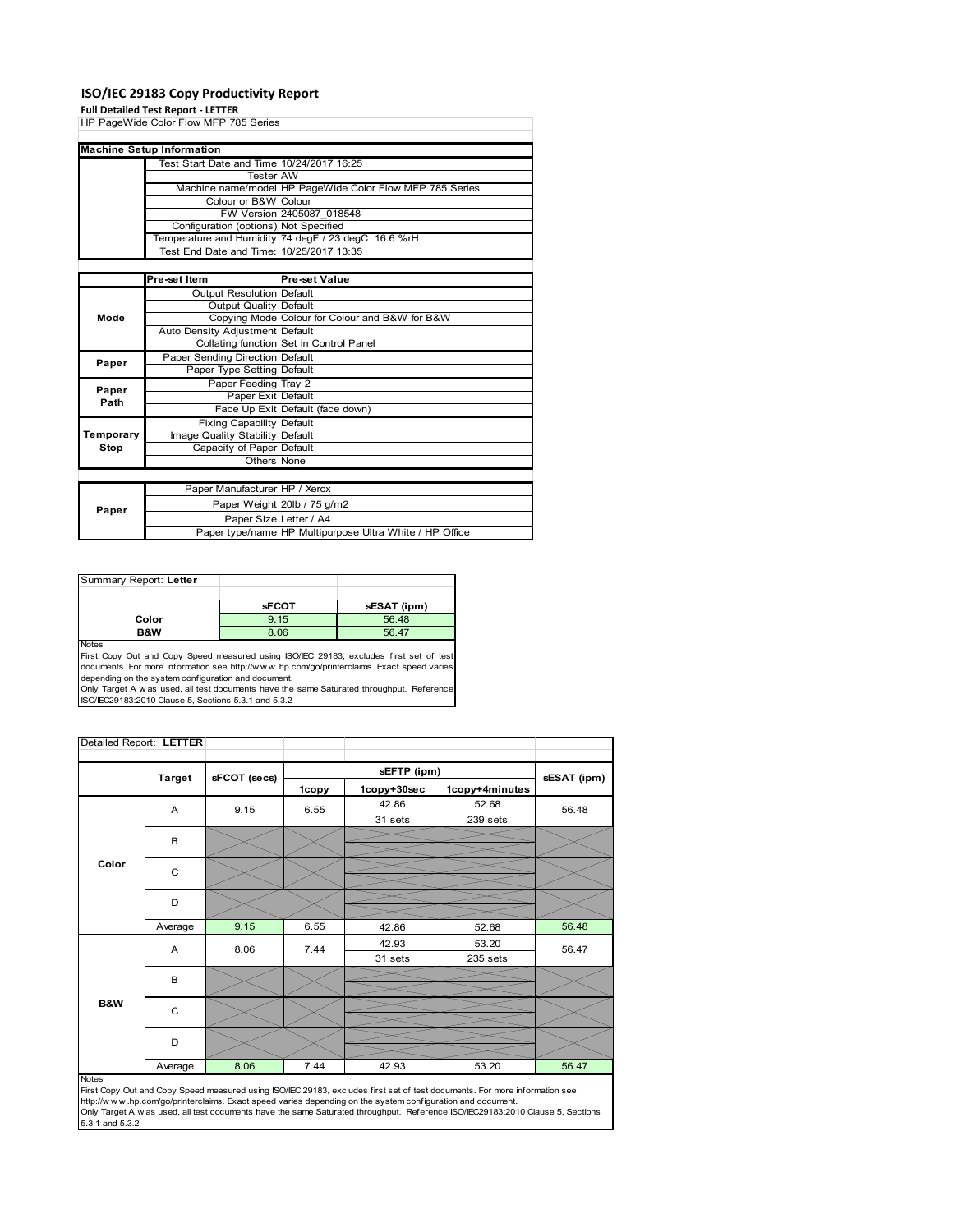## **ISO/IEC 29183 Copy Productivity Report**

### **Full Detailed Test Report ‐ A4**

|           | HP PageWide Color Flow MFP 785 Series     |                                                          |  |  |
|-----------|-------------------------------------------|----------------------------------------------------------|--|--|
|           |                                           |                                                          |  |  |
|           | <b>Machine Setup Information</b>          |                                                          |  |  |
|           | Test Start Date and Time 10/24/2017 16:25 |                                                          |  |  |
|           | <b>Tester AW</b>                          |                                                          |  |  |
|           |                                           | Machine name/model HP PageWide Color Flow MFP 785 Series |  |  |
|           | Colour or B&W Colour                      |                                                          |  |  |
|           |                                           | FW Version 2405087 018548                                |  |  |
|           | Configuration (options) Not Specified     |                                                          |  |  |
|           |                                           | Temperature and Humidity 74 degF / 23 degC 16.6 %rH      |  |  |
|           | Test End Date and Time: 10/25/2017 13:35  |                                                          |  |  |
|           |                                           |                                                          |  |  |
|           | Pre-set Item                              | <b>Pre-set Value</b>                                     |  |  |
|           | <b>Output Resolution Default</b>          |                                                          |  |  |
|           | Output Quality Default                    |                                                          |  |  |
| Mode      |                                           | Copying Mode Colour for Colour and B&W for B&W           |  |  |
|           | Auto Density Adjustment Default           |                                                          |  |  |
|           |                                           | Collating function Set in Control Panel                  |  |  |
| Paper     | Paper Sending Direction Default           |                                                          |  |  |
|           | Paper Type Setting Default                |                                                          |  |  |
| Paper     | Paper Feeding Tray 2                      |                                                          |  |  |
| Path      | Paper Exit Default                        |                                                          |  |  |
|           |                                           | Face Up Exit Default (face down)                         |  |  |
|           | <b>Fixing Capability Default</b>          |                                                          |  |  |
| Temporary | Image Quality Stability Default           |                                                          |  |  |
| Stop      | Capacity of Paper Default                 |                                                          |  |  |
|           | Others None                               |                                                          |  |  |
|           |                                           |                                                          |  |  |
|           | Paper Manufacturer HP / Xerox             |                                                          |  |  |
| Paper     |                                           | Paper Weight 20lb / 75 g/m2                              |  |  |
|           | Paper Size Letter / A4                    |                                                          |  |  |
|           |                                           | Paper type/name HP Multipurpose Ultra White / HP Office  |  |  |

| Summary Report: A4 |              |             |
|--------------------|--------------|-------------|
|                    |              |             |
|                    | <b>SFCOT</b> | sESAT (ipm) |
| Colour             | 8.65         | 56.73       |
| <b>B&amp;W</b>     | 8.94         | 56.70       |

Notes

First Copy Out and Copy Speed measured using ISO/IEC 29183, excludes first set of test documents. For more information see http://w w w .hp.com/go/printerclaims. Exact speed varies

depending on the system configuration and document.<br>Only Target A w as used, all test documents have the same Saturated throughput. Reference<br>ISO/IEC29183:2010 Clause 5, Sections 5.3.1 and 5.3.2

| Detailed Report: A4 |               |              |       |             |                |             |
|---------------------|---------------|--------------|-------|-------------|----------------|-------------|
|                     |               |              |       | sEFTP (ipm) |                |             |
|                     | <b>Target</b> | sFCOT (secs) | 1copy | 1copy+30sec | 1copy+4minutes | sESAT (ipm) |
|                     | A             | 8.65         | 6.93  | 43.55       | 53.41          | 56.73       |
|                     |               |              |       | 31 sets     | 237 sets       |             |
|                     | B             |              |       |             |                |             |
|                     |               |              |       |             |                |             |
| Colour              | C             |              |       |             |                |             |
|                     |               |              |       |             |                |             |
|                     | D             |              |       |             |                |             |
|                     |               |              |       |             |                |             |
|                     | Average       | 8.65         | 6.93  | 43.55       | 53.41          | 56.73       |
|                     | A             | 8.94         | 6.70  | 43.65       | 53.06          | 56.70       |
|                     |               |              |       | 32 sets     | 242 sets       |             |
|                     | B             |              |       |             |                |             |
| <b>B&amp;W</b>      |               |              |       |             |                |             |
|                     | C             |              |       |             |                |             |
|                     |               |              |       |             |                |             |
|                     | D             |              |       |             |                |             |
|                     | Average       | 8.94         | 6.70  | 43.65       | 53.06          | 56.70       |

Average 8.94 6.70 43.65 53.06 56.70<br>
First Copy Out and Copy Speed measured using ISO/IEC 29183, excludes first set of test documents. For more information see<br>
First://www.hp.com/go/printerclaims. Exact speed varies depen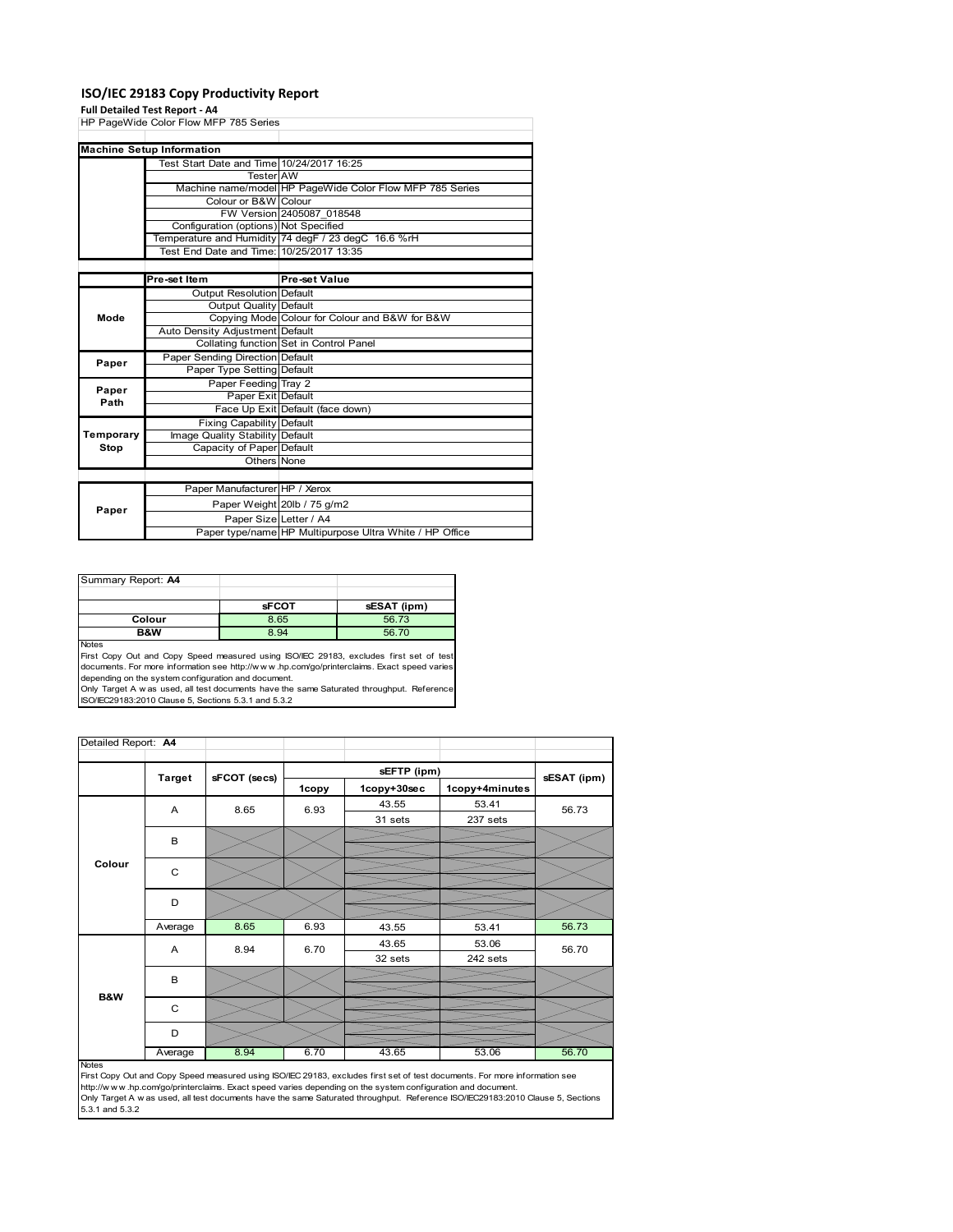## **ISO/IEC 24735 Copy Productivity Report**

**Full Detailed Test Report ‐ LETTER**

| <b>Machine Setup Information</b>          |                                                                 |
|-------------------------------------------|-----------------------------------------------------------------|
| Test Start Date and Time 10/25/2017 15:53 |                                                                 |
| TesterIAW                                 |                                                                 |
|                                           | Machine name/model HP PageWide Color Flow MFP 785 Series        |
| Colour or B&W Colour                      |                                                                 |
|                                           | FW Version 2405087 018548                                       |
| Configuration (options) Not Specified     |                                                                 |
|                                           | Temperature and Humidity 74 degF / 23 degC 16.6 %rH             |
| Test End Date and Time: 10/27/2017 15:33  |                                                                 |
|                                           |                                                                 |
| Pre-set Item                              | <b>Pre-set Value</b>                                            |
| Output Resolution Default                 |                                                                 |
| <b>Output Quality Default</b>             |                                                                 |
| Copying Mode Default                      |                                                                 |
| Auto Density Adjustment Default           |                                                                 |
|                                           | Collating function Activated (if not activated in default mode) |
| <b>Paper Sending Direction Default</b>    |                                                                 |
| Paper Type Setting Default                |                                                                 |
|                                           | Paper Feeding Standard cassette                                 |
|                                           | Paper Exit Standard exit tray                                   |
| Face Up Exit Default                      |                                                                 |
| <b>Fixing Capability Default</b>          |                                                                 |
| Image Quality Stability Default           |                                                                 |
| Capacity of Paper Default                 |                                                                 |
|                                           | Others Default                                                  |

|                               | Others Default              |
|-------------------------------|-----------------------------|
|                               |                             |
| Paper Manufacturer HP / Xerox |                             |
|                               | Paper Weight 20lb / 75 g/m2 |
| Paper SizelLetter / A4        |                             |

| <b>ISO/IEC 24735 Copy Productivity Report</b>                |         |             |            |                  |                |                 |  |  |
|--------------------------------------------------------------|---------|-------------|------------|------------------|----------------|-----------------|--|--|
| Detailed Report: LETTER                                      |         |             |            |                  |                |                 |  |  |
|                                                              | Copying | FSOT (secs) |            | EFTP (ipm)       |                | ESAT (ipm)      |  |  |
|                                                              | Mode    | 1 set only  | 1 set only | $1 set + 30 sec$ | 1 set $+$ 4min | $1$ set + 30sec |  |  |
|                                                              | 1:1     | 13.69       | 17.53      | 44.33            | 52.66          | 55.99           |  |  |
|                                                              |         |             | (1 set)    | 9 sets           | 58 sets        |                 |  |  |
| <b>Color Mode</b>                                            | 1:2     | 26.44       | 9.08       | 23.82            |                | 39.02           |  |  |
|                                                              |         |             | (1 set)    | 6 sets           |                |                 |  |  |
|                                                              | 2:2     | 24.89       | 9.62       | 25.66            |                | 38.96           |  |  |
|                                                              |         |             | (1 set)    | 6 sets           |                |                 |  |  |
|                                                              | 1:1     | 14.19       | 16.90      | 43.89            | 53.24          | 56.45           |  |  |
|                                                              |         |             |            | 9 sets           | 58 sets        |                 |  |  |
| <b>B&amp;W</b> mode                                          | 1:2     | 23.28       | 10.30      | 26.78            |                | 39.00           |  |  |
|                                                              |         |             |            | 6 sets           |                |                 |  |  |
|                                                              | 2:2     | 23.78       | 10.08      | 26.68            |                | 39.02           |  |  |
|                                                              |         |             |            | 6 sets           |                |                 |  |  |
| Notes<br>Reports located: http://www.hp.com/go/printerclaims |         |             |            |                  |                |                 |  |  |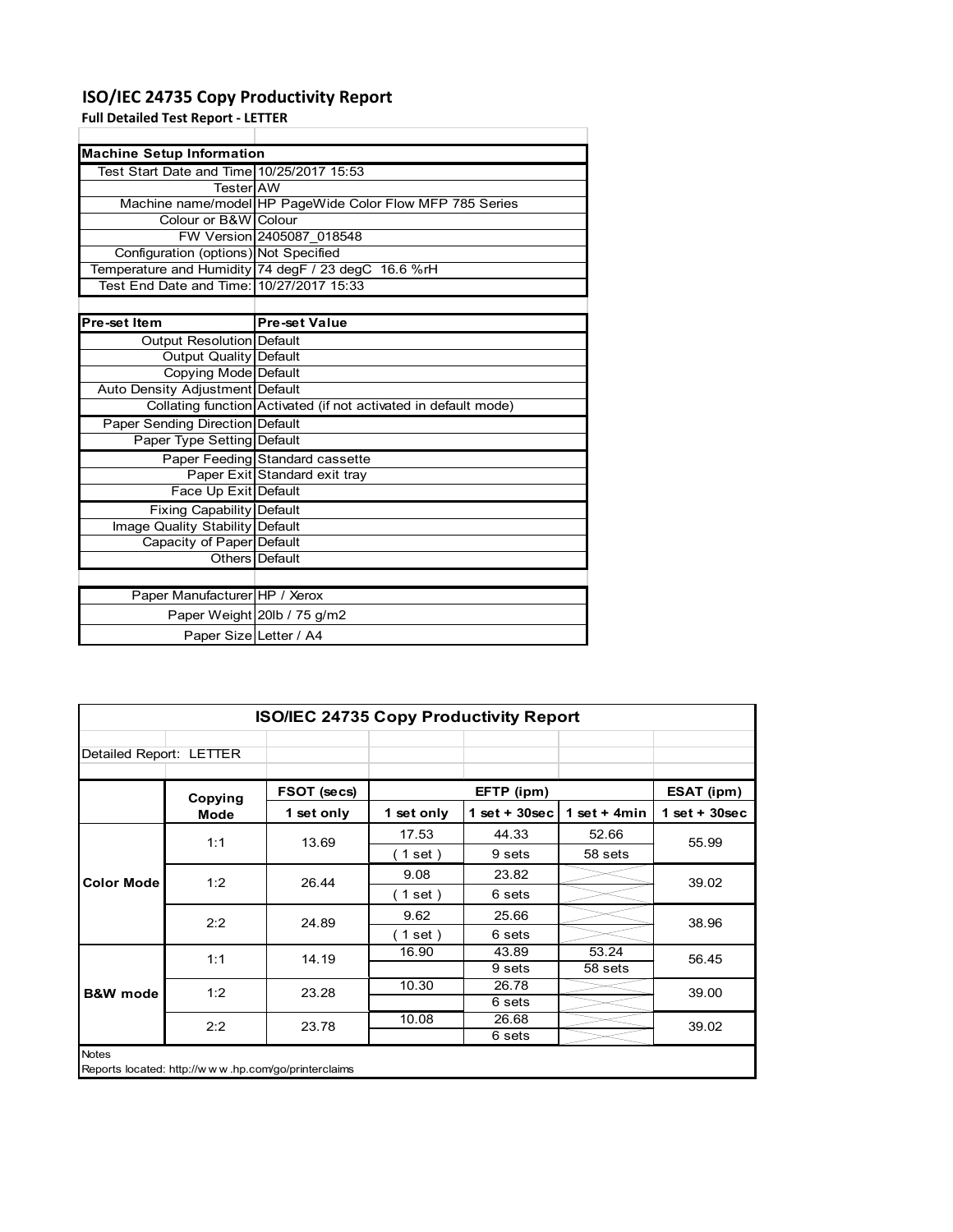## **ISO/IEC 24735 Copy Productivity Report**

**Full Detailed Test Report ‐ A4**

| <b>Machine Setup Information</b>          |                                                                 |
|-------------------------------------------|-----------------------------------------------------------------|
| Test Start Date and Time 10/25/2017 15:53 |                                                                 |
| TesterIAW                                 |                                                                 |
|                                           | Machine name/model HP PageWide Color Flow MFP 785 Series        |
| Colour or B&W Colour                      |                                                                 |
|                                           | FW Version 2405087 018548                                       |
| Configuration (options) Not Specified     |                                                                 |
|                                           | Temperature and Humidity 74 degF / 23 degC 16.6 %rH             |
| Test End Date and Time: 10/27/2017 15:33  |                                                                 |
|                                           |                                                                 |
| Pre-set Item                              | <b>Pre-set Value</b>                                            |
| Output Resolution Default                 |                                                                 |
| <b>Output Quality Default</b>             |                                                                 |
| Copying Mode Default                      |                                                                 |
| Auto Density Adjustment Default           |                                                                 |
|                                           | Collating function Activated (if not activated in default mode) |
| <b>Paper Sending Direction Default</b>    |                                                                 |
| Paper Type Setting Default                |                                                                 |
|                                           | Paper Feeding Standard cassette                                 |
|                                           | Paper Exit Standard exit tray                                   |
| Face Up Exit Default                      |                                                                 |
| <b>Fixing Capability Default</b>          |                                                                 |
| Image Quality Stability Default           |                                                                 |
| Capacity of Paper Default                 |                                                                 |
|                                           | Others Default                                                  |
|                                           |                                                                 |
| Paper Manufacturer HP / Xerox             |                                                                 |
|                                           | Paper Weight 20lb / 75 g/m2                                     |
| Paper Size Letter / A4                    |                                                                 |

| <b>ISO/IEC 24735 Copy Productivity Report</b>                       |             |             |                          |                  |                |                 |  |  |
|---------------------------------------------------------------------|-------------|-------------|--------------------------|------------------|----------------|-----------------|--|--|
| Detailed Report: A4                                                 |             |             |                          |                  |                |                 |  |  |
|                                                                     | Copying     | FSOT (secs) |                          | EFTP (ipm)       |                | ESAT (ipm)      |  |  |
|                                                                     | <b>Mode</b> | 1 set only  | 1 set only               | 1 set + $30$ sec | 1 set + $4min$ | $1$ set + 30sec |  |  |
|                                                                     | 1:1         | 13.88       | 17.31                    | 44.06            | 53.32          | 56.00           |  |  |
|                                                                     |             |             | (1 set)                  | 9 sets           | 59 sets        |                 |  |  |
| Colour                                                              | 1:2         | 24.96       | 9.60                     | 25.58            |                | 38.98           |  |  |
| Mode                                                                |             |             | $\left( 1$ set $\right)$ | 6 sets           |                |                 |  |  |
|                                                                     | 2:2         | 25.93       | 9.24                     | 26.32            |                | 38.96           |  |  |
|                                                                     |             |             | (1 set)                  | 6 sets           |                |                 |  |  |
|                                                                     | 1:1         | 14.77       | 16.25                    | 42.72            | 52.92          | 56.60           |  |  |
|                                                                     |             |             |                          | 9 sets           | 59 sets        |                 |  |  |
| <b>B&amp;W</b> mode                                                 | 1:2         | 24.32       | 9.86                     | 26.08            |                | 38.98           |  |  |
|                                                                     |             |             |                          | 6 sets           |                |                 |  |  |
|                                                                     | 2:2         | 23.80       | 10.08                    | 26.80            |                | 38.98           |  |  |
|                                                                     |             |             |                          | 6 sets           |                |                 |  |  |
| <b>Notes</b><br>Reports located: http://www.hp.com/go/printerclaims |             |             |                          |                  |                |                 |  |  |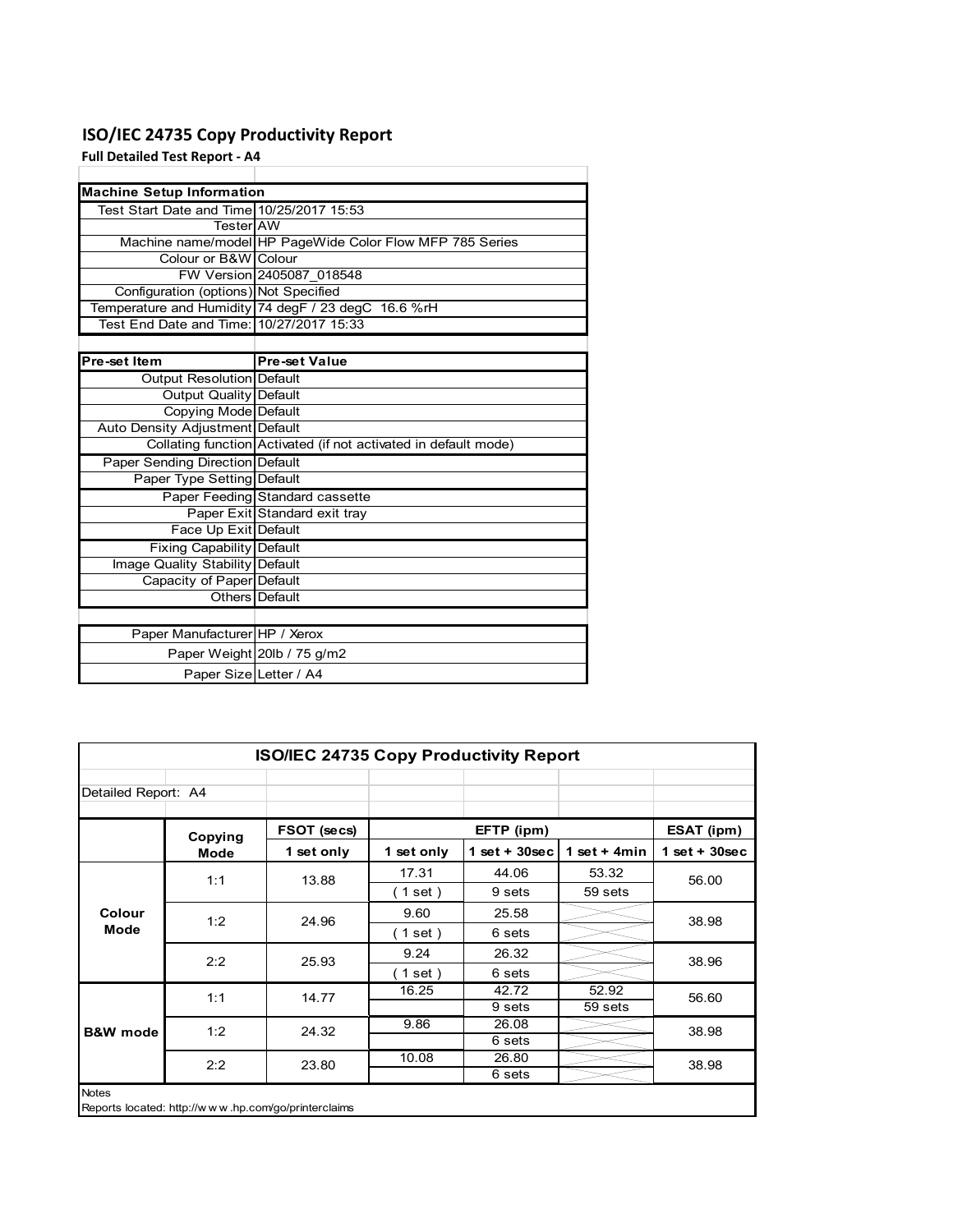# **ISO/IEC 17991 Scanning Productivity Report Full Detailed Test Report ‐ LETTER Machine Setup Information**

|            | <b>Machine Setup Information</b> |                                          |  |  |  |
|------------|----------------------------------|------------------------------------------|--|--|--|
|            | Test Start Date and Time         | 11/13/2017 11:05                         |  |  |  |
|            | Tester                           | AW                                       |  |  |  |
|            | Machine name/model               | HP PageWide Color Flow MFP 785 Series    |  |  |  |
|            | Colour or B&W                    | Colour                                   |  |  |  |
|            | Configuration (options)          | Default                                  |  |  |  |
|            | Temperature and Humidity         | 74 degF / 23 degC 16.6 %rH               |  |  |  |
|            | Voltage                          | 110V                                     |  |  |  |
|            | Test End Date and Time           | 11/15/2017 10:46                         |  |  |  |
|            |                                  |                                          |  |  |  |
|            | Preset Item                      | <b>Preset Value</b>                      |  |  |  |
|            | Scanning resolution              | default (200 dpi)                        |  |  |  |
|            | Colour or grey scale/B&W         | default (colour)                         |  |  |  |
| Mode       | Duplex / simplex                 | default (simplex)                        |  |  |  |
|            | Original page size               | default (A4)                             |  |  |  |
| and        | Paper feed orientation           | default (long edge)                      |  |  |  |
| Setting    | Scan destination                 | default (shared network)                 |  |  |  |
|            | <b>Storing File Type</b>         | default (PDF-multi)                      |  |  |  |
|            | Auto scan quality adjustment     | default (factory preset default setting) |  |  |  |
| <b>ADF</b> | Paper feed direction             | default (long edge)                      |  |  |  |
|            | Output orientation               | default                                  |  |  |  |
| Paper-path | Scanning unit                    | default (duplex ADF)                     |  |  |  |

|                               |             |                      |              | ISO/IEC 17991 - Scan Summary Report: ADF Productivity Measurement |  |  |  |
|-------------------------------|-------------|----------------------|--------------|-------------------------------------------------------------------|--|--|--|
| <b>Summary Report: Letter</b> |             |                      |              |                                                                   |  |  |  |
|                               |             | <b>Scanning Mode</b> |              | <b>Measurement result</b>                                         |  |  |  |
|                               | File format | Resolution           | Scanning     | scESAT 30secA                                                     |  |  |  |
|                               | version     |                      | side         | (ipm)                                                             |  |  |  |
| Colour                        | pdf 1.4     | 200                  | single sided | 135.25                                                            |  |  |  |
|                               |             |                      | double sided | 270.17                                                            |  |  |  |
| <b>B&amp;W</b>                | pdf 1.4     | 200                  | single sided | 134.71                                                            |  |  |  |
|                               |             |                      | double sided | 269.03                                                            |  |  |  |
| <b>Notes</b>                  |             |                      |              |                                                                   |  |  |  |

Notes 1) For more information see http://w w w .hp.com/go/printerclaims. 2) For the B/W results, the device scan setting is set to "Scan in B/W".

**ISO/IEC 17991 - Scan Summary Report: Network Folder Productivity Measurement**

| <b>Summary Report: Letter</b> |                      |            |              |                           |                  |               |  |
|-------------------------------|----------------------|------------|--------------|---------------------------|------------------|---------------|--|
|                               | <b>Scanning Mode</b> |            |              | <b>Measurement result</b> |                  |               |  |
|                               | File format          | Resolution | Scanning     | scEFTP 30secF             | File size 30secF | Number of     |  |
|                               | version              |            | side         | (ipm)                     | (Mbyte)          | Sets (30secF) |  |
| Colour                        | pdf 1.4              | 200        | single sided | 83.07                     | 8.68             | 18.00         |  |
|                               |                      |            | double sided | 113.68                    | 17.02            | 36.00         |  |
| B&W                           | pdf 1.4              | 200        | single sided | 100.46                    | 3.47             | 18.00         |  |
|                               |                      |            | double sided | 163.11                    | 6.54             | 35.00         |  |
| <b>Notes</b>                  |                      |            |              |                           |                  |               |  |

┓

Notes 1) For more information see http://w w w .hp.com/go/printerclaims. 2) For the B/W results, the device scan setting is set to "Scan in B/W".

| ISO/IEC 17991 - Scan Full Report: ADF Productivity Measurement |                        |            |                  |                           |                        |                        |  |  |
|----------------------------------------------------------------|------------------------|------------|------------------|---------------------------|------------------------|------------------------|--|--|
| <b>Summary Report: Letter</b>                                  |                        |            |                  |                           |                        |                        |  |  |
|                                                                | <b>Scanning Mode</b>   |            |                  | <b>Measurement result</b> |                        |                        |  |  |
|                                                                | File format<br>version | Resolution | Scanning<br>side | scFFTP 1setA<br>(ipm)     | scEETP 30secA<br>(ipm) | scESAT 30secA<br>(ipm) |  |  |
|                                                                | 200<br>pdf 1.4         |            | single sided     | 46.69                     | 122.7                  | 135.25                 |  |  |
| Colour                                                         |                        |            | double sided     | 54.17                     | 245.87                 | 270.17                 |  |  |
| <b>B&amp;W</b>                                                 |                        | 200        | single sided     | 41.55                     | 122.69                 | 134.71                 |  |  |
|                                                                | pdf 1.4                |            | double sided     | 47.56                     | 241.51                 | 269.03                 |  |  |
| <b>Notes</b>                                                   |                        |            |                  |                           |                        |                        |  |  |

Notes 1) For more information see http://w w w .hp.com/go/printerclaims. 2) For the B/W results, the device scan setting is set to "Scan in B/W".

| ISO/IEC 17991 - Scan Full Report: Network Folder Productivity Measurement |                        |            |                  |                           |                        |                             |                               |  |  |
|---------------------------------------------------------------------------|------------------------|------------|------------------|---------------------------|------------------------|-----------------------------|-------------------------------|--|--|
| <b>Summary Report: Letter</b>                                             |                        |            |                  |                           |                        |                             |                               |  |  |
|                                                                           | <b>Scanning Mode</b>   |            |                  | <b>Measurement result</b> |                        |                             |                               |  |  |
|                                                                           | File format<br>version | Resolution | Scanning<br>side | scFFTP 1setF<br>(ipm)     | scEFTP 30secF<br>(ipm) | File size 30secF<br>(Mbyte) | Number of<br>Sets<br>(30secF) |  |  |
| Colour                                                                    | pdf 1.4                | 200        | single sided     | 28.33                     | 83.07                  | 8.68                        | 18                            |  |  |
|                                                                           |                        |            | double sided     | 30.00                     | 113.68                 | 17.02                       | 36                            |  |  |
| <b>B&amp;W</b>                                                            | pdf 1.4                | 200        | single sided     | 28.33                     | 100.46                 | 3.47                        | 18                            |  |  |
|                                                                           |                        |            | double sided     | 28.33                     | 163.11                 | 6.54                        | 35                            |  |  |
| <b>Notes</b>                                                              |                        |            |                  |                           |                        |                             |                               |  |  |

|            | <b>Test System Parameters</b> |                                                       |  |  |  |
|------------|-------------------------------|-------------------------------------------------------|--|--|--|
|            | Item                          | Value                                                 |  |  |  |
|            | Computer name                 | HP Compaq Elite 8300 Small Form Factor                |  |  |  |
|            | Processor                     | Intel Core i7 -3770, 3.4 GHz                          |  |  |  |
|            | System Chip Set               | Intel C216 Chipset Family SMBus Host Controller       |  |  |  |
|            | <b>System Board</b>           | System devices, default system BIOS                   |  |  |  |
|            | <b>System Memory</b>          | 4 GB                                                  |  |  |  |
| System     | Hard Drive Subsystem          | Standard disk drive (Seagate)                         |  |  |  |
|            | Video Subsystem               | AMD Radeon HD 6350                                    |  |  |  |
|            | <b>Optical Drive</b>          | HP DVD A DH16aCSHR ATA                                |  |  |  |
|            | I/O Subsystem                 | <b>Builtin</b>                                        |  |  |  |
|            | <b>USB Subsystem</b>          | USB 2.0/3.0                                           |  |  |  |
|            | <b>Operating System</b>       | Windows 7 Business/Ultimate, 64 bit, Build 7601, SP 1 |  |  |  |
|            | I ocation of network folder   | PC.                                                   |  |  |  |
|            | Internet Protocol             | IP <sub>v4</sub>                                      |  |  |  |
| Scanning   | <b>Transfer Protocol</b>      | <b>SMB</b>                                            |  |  |  |
| Device     | Hub                           | Trendnet Router and Gbit Switch                       |  |  |  |
| Connection | Network Speed                 | TCP 10/1000 Mbit Ethernet                             |  |  |  |
|            | <b>Connetion Cable</b>        | Cat6 Straight cable                                   |  |  |  |
|            | Wireless router               | No use                                                |  |  |  |
|            | Others                        | No use                                                |  |  |  |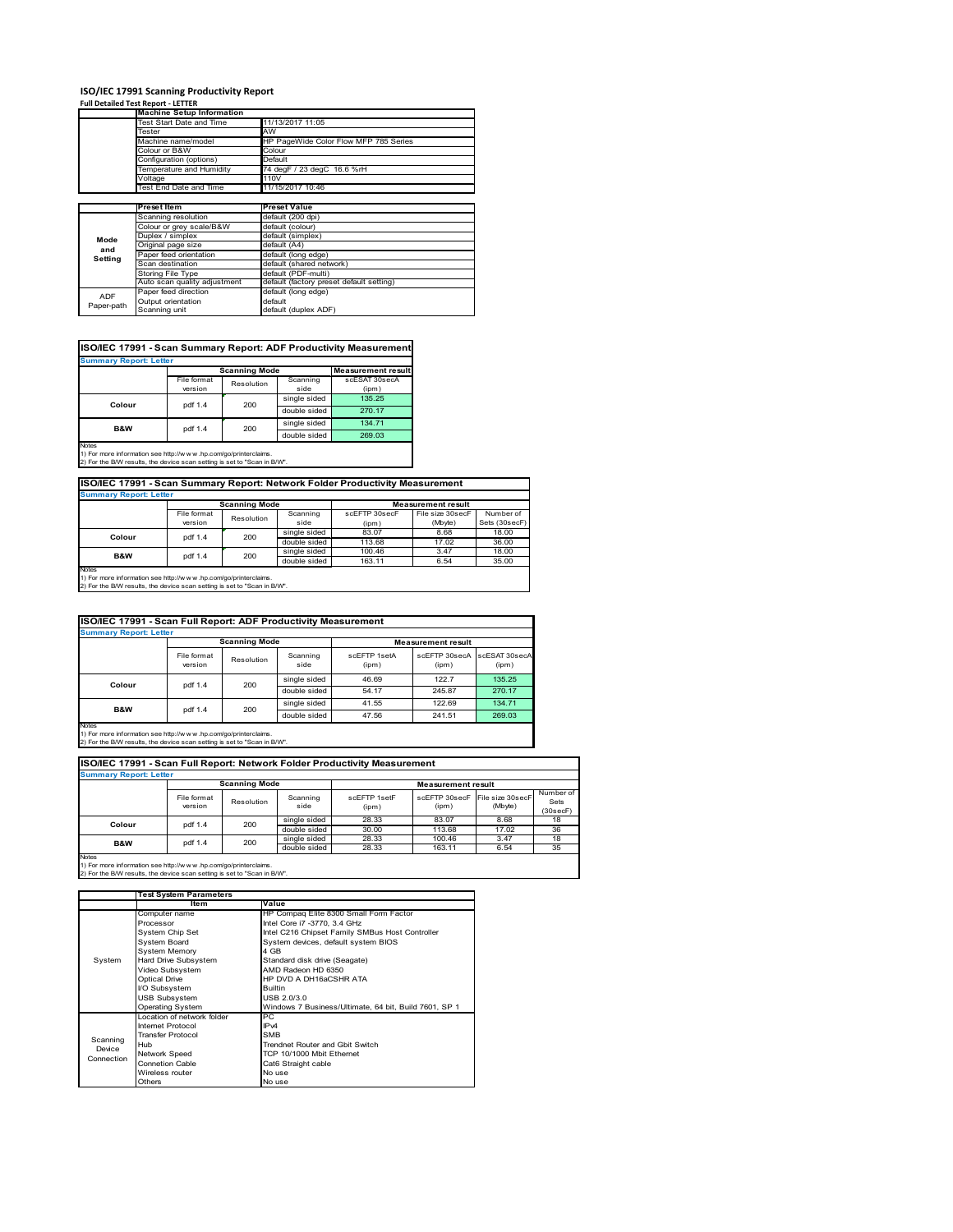### **ISO/IEC 17991 Scanning Productivity Report**

**Full Detailed Test Report ‐ A4**

|            | <b>Machine Setup Information</b> |                                          |  |  |  |  |
|------------|----------------------------------|------------------------------------------|--|--|--|--|
|            | Test Start Date and Time         | 11/13/2017 11:05                         |  |  |  |  |
|            | Tester                           | AW                                       |  |  |  |  |
|            | Machine name/model               | HP PageWide Color Flow MFP 785 Series    |  |  |  |  |
|            | Colour or B&W                    | Colour                                   |  |  |  |  |
|            | Configuration (options)          | Default                                  |  |  |  |  |
|            | Temperature and Humidity         | 74 degF / 23 degC 16.6 %rH               |  |  |  |  |
|            | Voltage                          | 110V                                     |  |  |  |  |
|            | Test End Date and Time           | 11/15/2017 10:46                         |  |  |  |  |
|            |                                  |                                          |  |  |  |  |
|            | Preset Item                      | <b>Preset Value</b>                      |  |  |  |  |
|            | Scanning resolution              | default (200 dpi)                        |  |  |  |  |
|            | Colour or grey scale/B&W         | default (colour)                         |  |  |  |  |
| Mode       | Duplex / simplex                 | default (simplex)                        |  |  |  |  |
| and        | Original page size               | default (A4)                             |  |  |  |  |
| Setting    | Paper feed orientation           | default (long edge)                      |  |  |  |  |
|            | Scan destination                 | default (shared network)                 |  |  |  |  |
|            | <b>Storing File Type</b>         | default (PDF-multi)                      |  |  |  |  |
|            | Auto scan quality adjustment     | default (factory preset default setting) |  |  |  |  |
| <b>ADF</b> | Paper feed direction             | default (long edge)                      |  |  |  |  |
|            | Output orientation               | default                                  |  |  |  |  |
| Paper-path | Scanning unit                    | default (duplex ADF)                     |  |  |  |  |

| ISO/IEC 17991 - Scan Summary Report: ADF Productivity Measurement |             |                      |              |                           |  |  |  |
|-------------------------------------------------------------------|-------------|----------------------|--------------|---------------------------|--|--|--|
| <b>Summary Report: A4</b>                                         |             |                      |              |                           |  |  |  |
|                                                                   |             | <b>Scanning Mode</b> |              | <b>Measurement result</b> |  |  |  |
|                                                                   | File format | Resolution           | Scanning     | scESAT 30secA             |  |  |  |
|                                                                   | version     |                      | side         | (ipm)                     |  |  |  |
| Colour                                                            | pdf 1.4     | 200                  | single sided | 138.34                    |  |  |  |
|                                                                   |             |                      | double sided | 276.51                    |  |  |  |
| <b>B&amp;W</b>                                                    | pdf 1.4     | 200                  | single sided | 137.57                    |  |  |  |
|                                                                   |             |                      | double sided | 275.26                    |  |  |  |
| <b>Notes</b>                                                      |             |                      |              |                           |  |  |  |

Notes 1) For more information see http://w w w .hp.com/go/printerclaims. 2) For the B/W results, the device scan setting is set to "Scan in B/W".

| ISO/IEC 17991 - Scan Summary Report: Network Folder Productivity Measurement |                |                      |              |                           |                  |               |  |
|------------------------------------------------------------------------------|----------------|----------------------|--------------|---------------------------|------------------|---------------|--|
| <b>Summary Report: A4</b>                                                    |                |                      |              |                           |                  |               |  |
|                                                                              |                | <b>Scanning Mode</b> |              | <b>Measurement result</b> |                  |               |  |
|                                                                              | File format    | Resolution           | Scanning     | scEFTP 30secF             | File size 30secF | Number of     |  |
|                                                                              | version        |                      | side         | (ipm)                     | (Mbyte)          | Sets (30secF) |  |
| Colour                                                                       | 200<br>pdf 1.4 |                      | single sided | 87.69                     | 8.16             | 19.00         |  |
|                                                                              |                |                      | double sided | 117.62                    | 15.16            | 37.00         |  |
| <b>B&amp;W</b>                                                               | pdf 1.4        | 200                  | single sided | 101.33                    | 3.65             | 19.00         |  |
|                                                                              |                |                      | double sided | 167.34                    | 6.76             | 38.00         |  |

Notes 1) For more information see http://w w w .hp.com/go/printerclaims. 2) For the B/W results, the device scan setting is set to "Scan in B/W".

|                                                                          | ISO/IEC 17991 - Scan Full Report: ADF Productivity Measurement |                      |                  |                       |                           |                        |  |  |  |
|--------------------------------------------------------------------------|----------------------------------------------------------------|----------------------|------------------|-----------------------|---------------------------|------------------------|--|--|--|
| <b>Summary Report: A4</b>                                                |                                                                |                      |                  |                       |                           |                        |  |  |  |
|                                                                          |                                                                | <b>Scanning Mode</b> |                  |                       | <b>Measurement result</b> |                        |  |  |  |
|                                                                          | File format<br>version                                         | Resolution           | Scanning<br>side | scFFTP 1setA<br>(ipm) | scEETP 30secA<br>(ipm)    | scESAT 30secA<br>(ipm) |  |  |  |
| Colour                                                                   | pdf 1.4                                                        | 200                  | single sided     | 48.35                 | 125.88                    | 138.34                 |  |  |  |
|                                                                          |                                                                |                      | double sided     | 51.76                 | 249.62                    | 276.51                 |  |  |  |
| <b>B&amp;W</b>                                                           |                                                                |                      | single sided     | 44.89                 | 124.77                    | 137.57                 |  |  |  |
|                                                                          | pdf 1.4                                                        | 200                  | double sided     | 53.27                 | 246.95                    | 275.26                 |  |  |  |
| Notes<br>1) For more information see http://www.hp.com/go/printerclaims. |                                                                |                      |                  |                       |                           |                        |  |  |  |

Notes 1) For more information see http://w w w .hp.com/go/printerclaims. 2) For the B/W results, the device scan setting is set to "Scan in B/W".

| ISO/IEC 17991 - Scan Full Report: Network Folder Productivity Measurement |                        |            |                  |                       |                           |                                           |                               |  |  |
|---------------------------------------------------------------------------|------------------------|------------|------------------|-----------------------|---------------------------|-------------------------------------------|-------------------------------|--|--|
| <b>Summary Report: A4</b>                                                 |                        |            |                  |                       |                           |                                           |                               |  |  |
| <b>Scanning Mode</b>                                                      |                        |            |                  |                       | <b>Measurement result</b> |                                           |                               |  |  |
|                                                                           | File format<br>version | Resolution | Scanning<br>side | scFFTP 1setF<br>(ipm) | (ipm)                     | scEFTP 30secF File size 30secF<br>(Mbyte) | Number of<br>Sets<br>(30secF) |  |  |
| Colour                                                                    | pdf 1.4                | 200        | single sided     | 29.14                 | 87.69                     | 8.16                                      | 19                            |  |  |
|                                                                           |                        |            | double sided     | 30.00                 | 117.62                    | 15.16                                     | 37                            |  |  |
| <b>B&amp;W</b>                                                            | pdf 1.4                | 200        | single sided     | 28.33                 | 101.33                    | 3.65                                      | 19                            |  |  |
|                                                                           |                        |            | double sided     | 28.33                 | 167.34                    | 6.76                                      | 38                            |  |  |
| <b>Notes</b>                                                              |                        |            |                  |                       |                           |                                           |                               |  |  |

|            | <b>Test System Parameters</b> |                                                       |  |  |
|------------|-------------------------------|-------------------------------------------------------|--|--|
|            | Item                          | Value                                                 |  |  |
|            | Computer name                 | HP Compaq Elite 8300 Small Form Factor                |  |  |
|            | Processor                     | Intel Core i7 -3770, 3.4 GHz                          |  |  |
|            | System Chip Set               | Intel C216 Chipset Family SMBus Host Controller       |  |  |
|            | System Board                  | System devices, default system BIOS                   |  |  |
|            | <b>System Memory</b>          | 4 GB                                                  |  |  |
| System     | Hard Drive Subsystem          | Standard disk drive (Seagate)                         |  |  |
|            | Video Subsystem               | AMD Radeon HD 6350                                    |  |  |
|            | Optical Drive                 | HP DVD A DH16aCSHR ATA                                |  |  |
|            | I/O Subsystem                 | <b>Builtin</b>                                        |  |  |
|            | <b>USB Subsystem</b>          | USB 2.0/3.0                                           |  |  |
|            | <b>Operating System</b>       | Windows 7 Business/Ultimate, 64 bit, Build 7601, SP 1 |  |  |
|            | Location of network folder    | PC                                                    |  |  |
|            | Internet Protocol             | IP <sub>v4</sub>                                      |  |  |
| Scanning   | <b>Transfer Protocol</b>      | <b>SMB</b>                                            |  |  |
| Device     | Hub                           | Trendnet Router and Gbit Switch                       |  |  |
| Connection | Network Speed                 | TCP 10/1000 Mbit Ethernet                             |  |  |
|            | <b>Connetion Cable</b>        | Cat6 Straight cable                                   |  |  |
|            | Wireless router               | No use                                                |  |  |
|            | Others                        | No use                                                |  |  |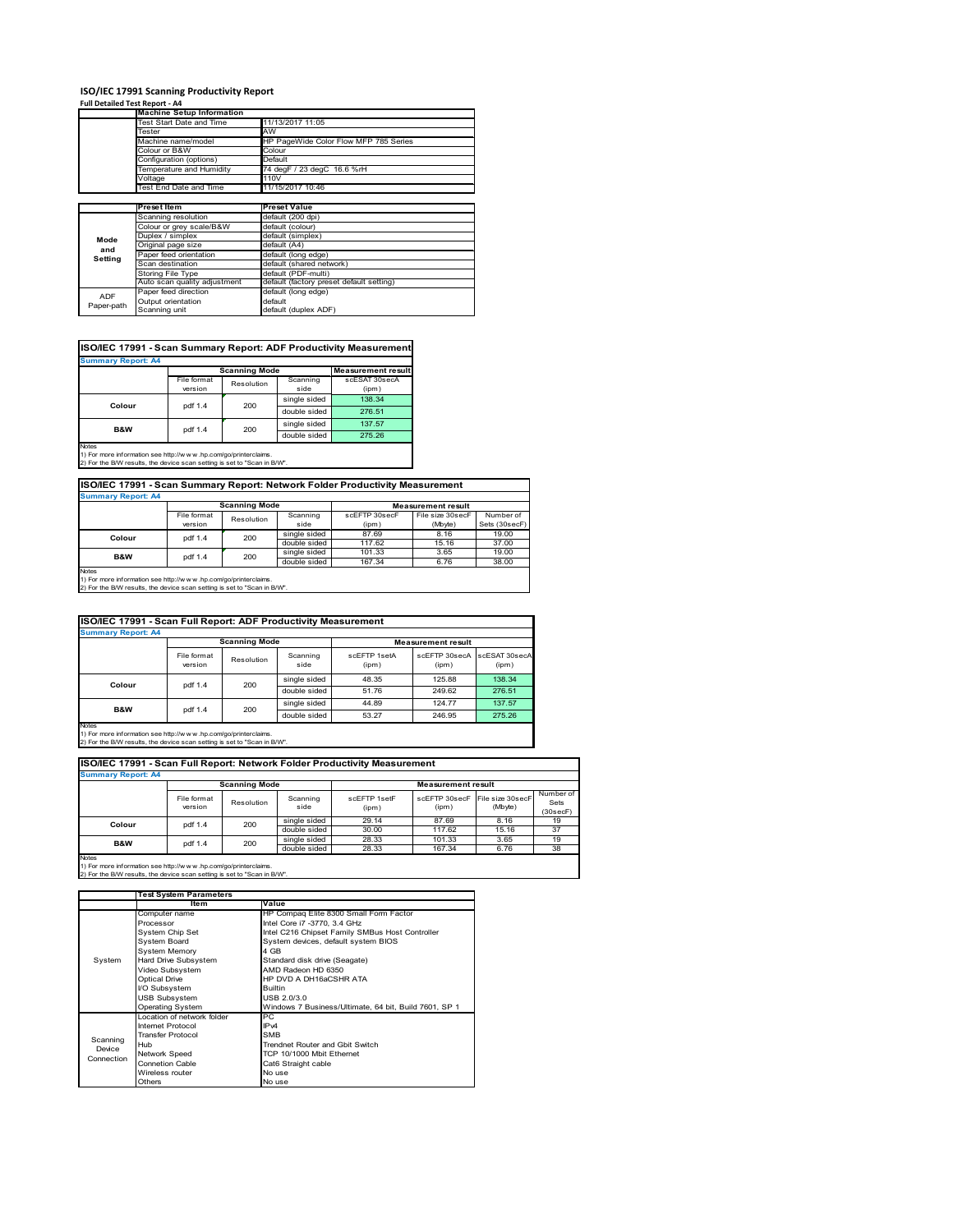# **ISO/IEC 17991 Scanning Productivity Report Full Detailed Test Report ‐ Tabloid Machine Setup Information**

|            | <b>Machine Setup Information</b> |                                          |  |  |  |  |
|------------|----------------------------------|------------------------------------------|--|--|--|--|
|            | Test Start Date and Time         | 11/13/2017 11:05                         |  |  |  |  |
|            | Tester                           | AW                                       |  |  |  |  |
|            | Machine name/model               | HP PageWide Color Flow MFP 785 Series    |  |  |  |  |
|            | Colour or B&W                    | Colour                                   |  |  |  |  |
|            | Configuration (options)          | Default                                  |  |  |  |  |
|            | Temperature and Humidity         | 74 degF / 23 degC 16.6 %rH               |  |  |  |  |
|            | Voltage                          | 110V                                     |  |  |  |  |
|            | Test End Date and Time           | 11/15/2017 10:46                         |  |  |  |  |
|            |                                  |                                          |  |  |  |  |
|            | Preset Item                      | <b>Preset Value</b>                      |  |  |  |  |
|            | Scanning resolution              | default (200 dpi)                        |  |  |  |  |
|            | Colour or grey scale/B&W         | default (colour)                         |  |  |  |  |
| Mode       | Duplex / simplex                 | default (simplex)                        |  |  |  |  |
| and        | Original page size               | default (A4)                             |  |  |  |  |
| Setting    | Paper feed orientation           | default (long edge)                      |  |  |  |  |
|            | Scan destination                 | default (shared network)                 |  |  |  |  |
|            | <b>Storing File Type</b>         | default (PDF-multi)                      |  |  |  |  |
|            | Auto scan quality adjustment     | default (factory preset default setting) |  |  |  |  |
|            |                                  |                                          |  |  |  |  |
| <b>ADF</b> | Paper feed direction             | default (long edge)                      |  |  |  |  |
| Paper-path | Output orientation               | default                                  |  |  |  |  |

| ISO/IEC 17991 - Scan Summary Report: ADF Productivity Measurement |             |                      |              |                           |  |  |  |  |
|-------------------------------------------------------------------|-------------|----------------------|--------------|---------------------------|--|--|--|--|
| <b>Summary Report: Tabloid</b>                                    |             |                      |              |                           |  |  |  |  |
|                                                                   |             | <b>Scanning Mode</b> |              | <b>Measurement result</b> |  |  |  |  |
|                                                                   | File format | Resolution           | Scanning     | scESAT 30secA             |  |  |  |  |
|                                                                   | version     |                      | side         | (ipm)                     |  |  |  |  |
|                                                                   | pdf 1.4     | 200                  | single sided | 73.10                     |  |  |  |  |
| Colour                                                            |             |                      | double sided | 146.47                    |  |  |  |  |
| B&W                                                               | pdf 1.4     | 200                  | single sided | 72.90                     |  |  |  |  |
|                                                                   |             |                      | double sided | 145.85                    |  |  |  |  |
| <b>Notes</b>                                                      |             |                      |              |                           |  |  |  |  |

1) For more information see http://w w w .hp.com/go/printerclaims. 2) For the B/W results, the device scan setting is set to "Scan in B/W".

| ISO/IEC 17991 - Scan Summary Report: Network Folder Productivity Measurement |             |            |              |               |                  |               |  |  |
|------------------------------------------------------------------------------|-------------|------------|--------------|---------------|------------------|---------------|--|--|
| <b>Summary Report: Tabloid</b>                                               |             |            |              |               |                  |               |  |  |
| <b>Scanning Mode</b><br><b>Measurement result</b>                            |             |            |              |               |                  |               |  |  |
|                                                                              | File format | Resolution | Scanning     | scEFTP 30secF | File size 30secF | Number of     |  |  |
|                                                                              | version     |            | side         | (ipm)         | (Mbyte)          | Sets (30secF) |  |  |
| Colour                                                                       | pdf 1.4     | 200        | single sided | 44.65         | 11.47            | 12.00         |  |  |
|                                                                              |             |            | double sided | 66.71         | 15.89            | 20.00         |  |  |
| <b>B&amp;W</b>                                                               | pdf 1.4     | 200        | single sided | 52.28         | 4.17             | 11.00         |  |  |
|                                                                              |             |            | double sided | 92.30         | 6.67             | 20.00         |  |  |
| <b>Alatan</b>                                                                |             |            |              |               |                  |               |  |  |

Notes 1) For more information see http://w w w .hp.com/go/printerclaims. 2) For the B/W results, the device scan setting is set to "Scan in B/W".

| ISO/IEC 17991 - Scan Full Report: ADF Productivity Measurement                                                                                                 |                                |                      |                  |                       |                           |                        |  |  |  |
|----------------------------------------------------------------------------------------------------------------------------------------------------------------|--------------------------------|----------------------|------------------|-----------------------|---------------------------|------------------------|--|--|--|
|                                                                                                                                                                | <b>Summary Report: Tabloid</b> |                      |                  |                       |                           |                        |  |  |  |
|                                                                                                                                                                |                                | <b>Scanning Mode</b> |                  |                       | <b>Measurement result</b> |                        |  |  |  |
|                                                                                                                                                                | File format<br>version         | Resolution           | Scanning<br>side | scEFTP 1setA<br>(ipm) | scEETP 30secA<br>(ipm)    | scESAT 30secA<br>(ipm) |  |  |  |
|                                                                                                                                                                | pdf 1.4                        | 200                  | single sided     | 34.75                 | 67.58                     | 73.1                   |  |  |  |
| Colour                                                                                                                                                         |                                |                      | double sided     | 43.55                 | 126.77                    | 146.47                 |  |  |  |
|                                                                                                                                                                | pdf 1.4                        | 200                  | single sided     | 34.65                 | 64.68                     | 72.9                   |  |  |  |
| B&W                                                                                                                                                            |                                |                      | double sided     | 41.78                 | 131.02                    | 145.85                 |  |  |  |
| <b>Notes</b><br>1) For more information see http://w w w .hp.com/go/printerclaims.<br>2) For the B/W results, the device scan setting is set to "Scan in B/W". |                                |                      |                  |                       |                           |                        |  |  |  |

| ISO/IEC 17991 - Scan Full Report: Network Folder Productivity Measurement<br><b>Summary Report: Tabloid</b> |                        |            |                  |                       |                        |                              |                               |  |
|-------------------------------------------------------------------------------------------------------------|------------------------|------------|------------------|-----------------------|------------------------|------------------------------|-------------------------------|--|
|                                                                                                             |                        |            |                  |                       |                        |                              |                               |  |
|                                                                                                             | File format<br>version | Resolution | Scanning<br>side | scEFTP 1setF<br>(ipm) | scEFTP 30secF<br>(ipm) | File size 30 secF<br>(Mbyte) | Number of<br>Sets<br>(30secF) |  |
| Colour                                                                                                      | pdf 1.4                | 200        | single sided     | 20.90                 | 44.65                  | 11.47                        | 12                            |  |
|                                                                                                             |                        |            | double sided     | 24.00                 | 66.71                  | 15.89                        | 20                            |  |
| <b>B&amp;W</b>                                                                                              | pdf 1.4                | 200        | single sided     | 22.90                 | 52.28                  | 4.17                         | 11                            |  |
|                                                                                                             |                        |            | double sided     | 24.00                 | 92.30                  | 6.67                         | 20                            |  |
| Notes                                                                                                       |                        |            |                  |                       |                        |                              |                               |  |

|            | <b>Test System Parameters</b> |                                                       |  |  |
|------------|-------------------------------|-------------------------------------------------------|--|--|
|            | Item                          | Value                                                 |  |  |
|            | Computer name                 | HP Compaq Elite 8300 Small Form Factor                |  |  |
|            | Processor                     | Intel Core i7 -3770, 3.4 GHz                          |  |  |
|            | System Chip Set               | Intel C216 Chipset Family SMBus Host Controller       |  |  |
|            | <b>System Board</b>           | System devices, default system BIOS                   |  |  |
|            | <b>System Memory</b>          | 4 GB                                                  |  |  |
| System     | Hard Drive Subsystem          | Standard disk drive (Seagate)                         |  |  |
|            | Video Subsystem               | AMD Radeon HD 6350                                    |  |  |
|            | <b>Optical Drive</b>          | HP DVD A DH16aCSHR ATA                                |  |  |
|            | I/O Subsystem                 | <b>Builtin</b>                                        |  |  |
|            | <b>USB Subsystem</b>          | USB 2.0/3.0                                           |  |  |
|            | <b>Operating System</b>       | Windows 7 Business/Ultimate, 64 bit, Build 7601, SP 1 |  |  |
|            | I ocation of network folder   | PC.                                                   |  |  |
|            | Internet Protocol             | IP <sub>v4</sub>                                      |  |  |
| Scanning   | <b>Transfer Protocol</b>      | <b>SMB</b>                                            |  |  |
| Device     | Hub                           | Trendnet Router and Gbit Switch                       |  |  |
| Connection | Network Speed                 | TCP 10/1000 Mbit Ethernet                             |  |  |
|            | <b>Connetion Cable</b>        | Cat6 Straight cable                                   |  |  |
|            | Wireless router               | No use                                                |  |  |
|            | Others                        | No use                                                |  |  |